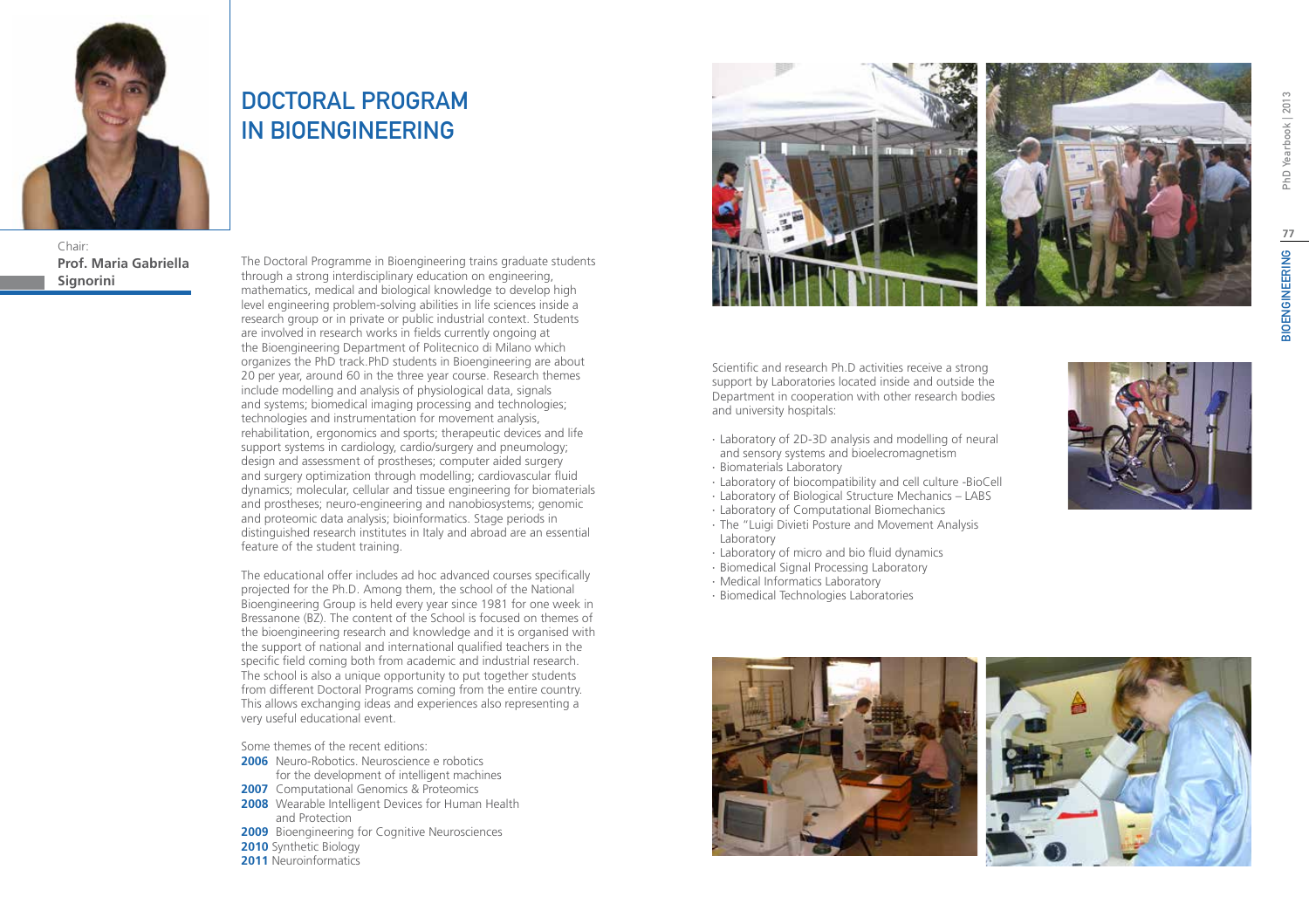The PhD in Bioengineering has an **Advisory Board** which has in charge all the student activities

| <b>ADVISORY BOARD</b>       |                                                |
|-----------------------------|------------------------------------------------|
| Signorini Maria Gabriella   | Politecnico di Milano (Bioengineering)         |
| Aliverti Andrea             | Politecnico di Milano (Bioengineering)         |
| Baronii Guido               | Politecnico di Milano (Bioengineering)         |
| Baselli Giuseppe            | Politecnico di Milano (Bioengineering)         |
| Bianchi Anna Maria          | Politecnico di Milano (Bioengineering)         |
| Biondi Emanuele             | Politecnico di Milano                          |
| Cerutti Sergio              | Politecnico di Milano (Bioengineering)         |
| Cerveri Pietro              | Politecnico di Milano (Bioengineering)         |
| Cimolin Veronica            | Politecnico di Milano (Bioengineering)         |
| Dubini Gabriele             | Politecnico di Milano (Structural Engineering) |
| Faré Silvia                 | Politecnico di Milano (Bioengineering)         |
| Ferrigno Giancarlo          | Politecnico di Milano (Bioengineering)         |
| Fumero Roberto              | Politecnico di Milano (Structural Engineering) |
| Mainardi Luca               | Politecnico di Milano (Bioengineering)         |
| Mantero Sara                | Politecnico di Milano (Bioengineering)         |
| Migliavacca Francesco       | Politecnico di Milano (Structural Engineering) |
| Pedotti Antonio             | Politecnico di Milano (Bioengineering)         |
| Pedrocchi Alessandra        | Politecnico di Milano (Bioengineering)         |
| Pinciroli Francesco         | Politecnico di Milano (Bioengineering)         |
| Ravazzani Paolo             | National Res. Council                          |
| Redaelli Alberto            | Politecnico di Milano (Bioengineering)         |
| Santambrogio Giorgio Cesare | Politecnico di Milano (Bioengineering)         |
| Soncini Monica              | Politecnico di Milano (Bioengineering)         |
| Tanzi Maria Cristina        | Politecnico di Milano (Bioengineering)         |
| Votta Emanuele              | Politecnico di Milano (Bioengineering)         |

The External **Reference Committee** is a fundamental link toward the industrial research, the clinical applications with an european and international perspective.

### External Reference Committee

Prof. Paolo Francescon (Direttore U. O. Fisica Sanitaria, Ospedale S. Bortolo, Dipartimento di Neuroscienze, Vicenza, Italy)

Dott. Emanuele Gatti (Fresenius Medical Care, Bad Homburg, Germany)

Prof. Ferdinando Grandori (Head Istituto Ingegneria Biomedica CNR, Milano, Italy)

Prof. Antonio Malgaroli, Università Vita-Salute San Raffaele, Head of Molecular and Cellular Physiology Lab, Milano, Italy

Dott. Carlo Mambretti (ASSOBIOMEDICA, Milano)

Dr. Ivan Martin (Head of Laboratory, University Hospital Basel, Institute for Surgical Research and Hospital Management, Basel - Switzerland)

The interest toward the activities of the Ph.D in Bioengineering is demonstrated also by the external financing of 3 years PhD Fellowships. Some recent supporters, besides the Bioengineering Department, of our PhD are:

#### Scholarship Sponsors

Istituto di Ingegneria Biomedica ISIB e Istituto di Tecnologie Industriali e Automazione ITIA, CNR, Milano.

Fresenius Medical Care, Italy Fondation Leducq, France. IRCCS San Raffaele, Milano, Italy

In 2010 and in 2011 new PhD positions as Executive PhD's have been created. They consist of a special PhD path organized in 4 years and dedicated to PhD candidates that already work in a company/ society.

The Bioengineering PhD opened 3 positions in 2010 (Fraunhofer Institute, Erlangen, Germany; Istituti Ortopedici Rizzoli, Bologna; SKE S.r.l. Milano) and in 2011 (Medtronic SpA, IRCCS Besta, Milano).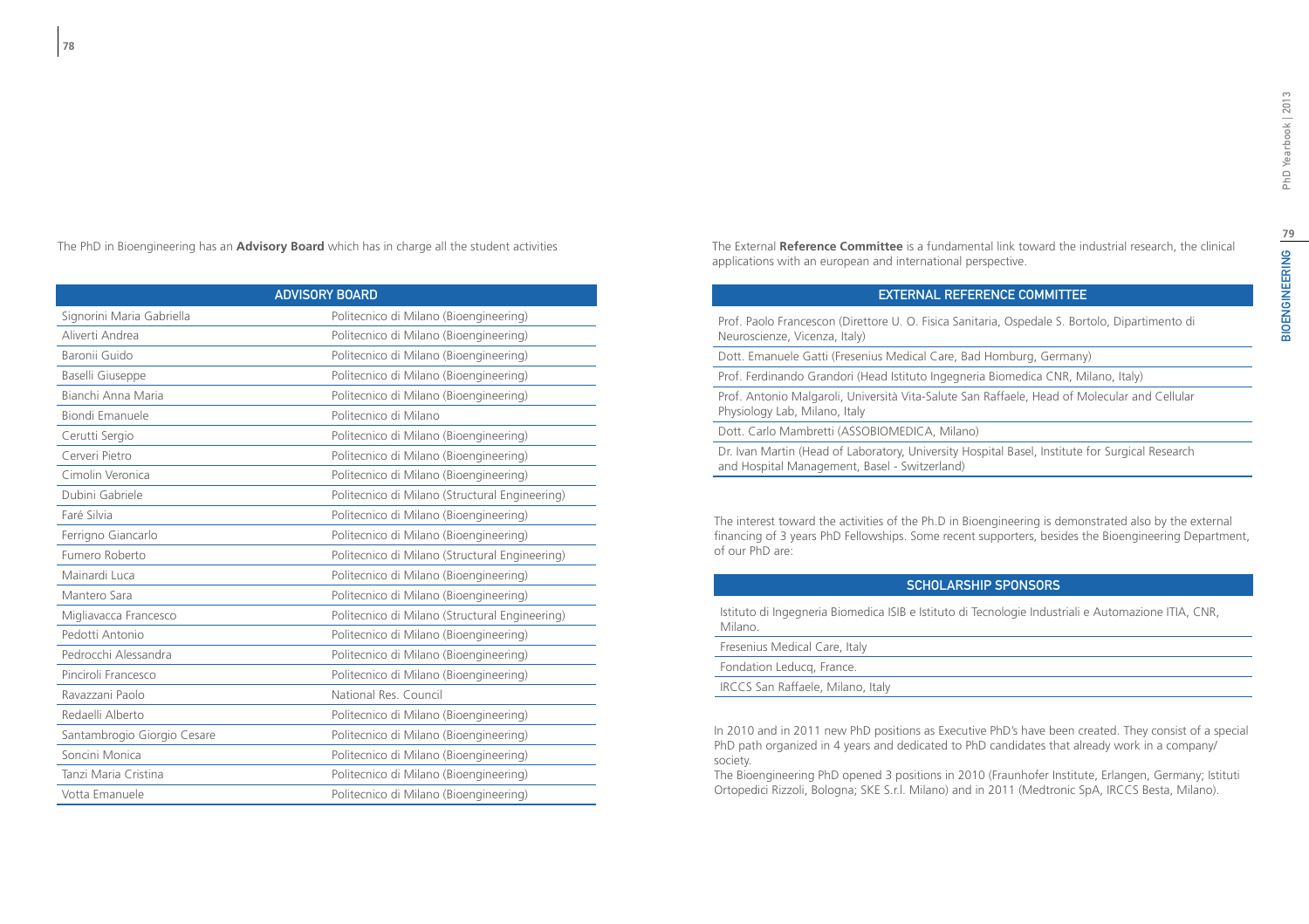## COMPUTATIONAL MODELS OF THE HEMODYNAMICS IN STAGE 1 PALLIATIONS FOR THE TREATMENT OF SINGLE VENTRICLE HEART DISEASES

#### **Chiara Corsini -** Supervisor: **Giancarlo Pennati**

Single ventricle heart diseases include a wide range of cardiovascular abnormalities leading to only one functioning ventricle, which supports both systemic and pulmonary circulations. Although they represent a small percentage of congenital cardiovascular defects, they are certainly fatal if left untreated. In the last decades, various surgical procedures have been developed to treat univentricular patients in a multi-staged fashion, with the ultimate goal of bypassing the nonfunctional ventricle. This dissertation focuses on the first stage (Norwood) palliation and its surgical variants, which are characterized by a shunt interposition between the systemic and pulmonary arterial circulations, that, as a consequence, work in parallel. If properly sized, the shunt allows to regulate the pulmonary flow for maturation of the pulmonary vasculature without overloading the single ventricle, until the next stage will be performed. Sharing the same objectives of traditional procedures, a more recent 'hybrid' approach combining a surgical technique, i.e. branch pulmonary artery banding (PAB), and interventional cardiology techniques, e.g. stenting of the ductus arteriosus (DA), has been introduced to reduce surgical invasiveness.

The literature on shunt modeling is very limited if compared to modeling of the other palliations. This is mainly due to the facts that geometry of shunt and surroundings is very individual, and the associated fluid dynamics is complex, with significant pressure gradients and velocities. Accurate postoperative data are hardly available to build and validate customized models, as sophisticated measurements are rarely performed after surgery. Moreover, Norwood patients are often affected by concomitant vascular defects, e.g. aortic coarctation (AC), whose interaction with the shunt makes mathematical description and numerical simulations even more challenging. The aim of the present work is to study the hemodynamics in different *stage 1* palliations, also combined with AC, adopting various computational approaches with both idealized and patientspecific models. First, multidomain modeling was experimental data (Fig. 1). used to investigate the effects of PAB, DA stenting and retrograde aortic arch obstruction (RAAO) on the local and global hemodynamics of the 'hybrid' procedure, to provide surgeons with general pre-operative guidance for clinical decision support. Idealized models of the hybrid Norwood circulation were constructed by coupling three-

dimensional (3D) models with a lumped parameter model (LPM) in a closed-loop configuration to avoid arbitrary prescription of boundary conditions. Simulation results highlighted that, differently from DA stenting, small changes in PAB diameter can lead to great variations in systemic oxygen delivery and ventricular performance. They also showed that severe RAAO can result in cerebral and coronary malperfusion without affecting other variables. To analyze the impact of different vascular arrangements, the best performing model was then compared with analogous models of conventional surgical palliations, showing poorer hemodynamics. Secondly, a multiscale model and a pure LPM of a patient-specific aortic arch with AC, included in a generic *stage 1* circulation, were developed. The first one was based on an analogous in vitro model, and modified to enable validation against Results showed that disregarding the in vitro manifold, used to reduce circuital encumbrance downstream the 3D model, would lead to significant discordance between experimental and computational signals. Exploiting computational flexibility, a more realistic scenario was investigated using constant resistances to mimic

sensitivity analyses of the models of *stage 1* circulations. related to flow regime and those any results associated with the in vivo peripheral circulation independence of flow, and one separate impedance for each outlet of the 3D model. Results demonstrated that, while allowing compactness of the mock system, the in vitro use of non-linear resistances or connections not representative of the in vivo anatomy cannot reproduce realistic hemodynamics in a complex geometry with several outlets and sources of localized energy dissipations (i.e. AC and shunt). As multidomain simulations are computationally expensive, a pure LPM was built using the above in silico results and mathematical literature models. It was validated against in vitro data in different AC scenarios, showing its suitability for a clinical environment, as providing fast and reliable information for clinical care of single ventricle palliations. In the last part of the present work, three 3D models of customized shunt geometries including the anastomoses were reconstructed. Numerical were performed, varying the mesh density, the assumptions related to boundary conditions. The models were then used to evaluate consistency of the clinical data available for each patient, in view of a preoperative surgical planning

of *stage 2* palliation. Finally, pressure drops and energy dissipations were thoroughly investigated to compare the hydraulic features of different shunts, and possibly derive a mathematical expression that can reasonably adapt to all shunt models.

The obtained results emphasized the hemodynamics complexity of in vivo shunts. Conduits of the same class exhibited different hydraulic behaviors. Kinetic contributions may play an important role in determining the total energy dissipations, depending on the shunt class. Given the inter-patient variability of shunt shapes, anastomoses locations, and their irregular diameters due to narrowing of the internal lumen, modeling customized shunts with a generic mathematical description e.g. LPM would not be trivial. However, in silico simulations allow to obtain pressure dropflow relationships that could be used for LPM representations of the specific 3D models, potentially included in pure LPM A limitation of this study is the impossibility of providing narrowing of the shunt lumen due to thrombus formation or neo-intimal growth. These effects were not considered in the present study. Future work will lie in modeling patient-



#### **1. Multidomain model including the 3D geometry, the upper body (UB), lower body (LB) and pulmonary (P) vascular impedances. The manifold merging the UB branches is also included to enable validation against experimental data. Q<sub>10</sub>(t) = aortic inlet flow; PRES = reservoir pressure**

specific shunts immediately after implantation, by modifying the investigated models in order to have a constant diameter equal to the original one. Then, the hemodynamics of non-occluded shunts would be simulated and compared with that of the occluded geometries to understand what might be responsible for narrowing.

PhD Yearbook | 2013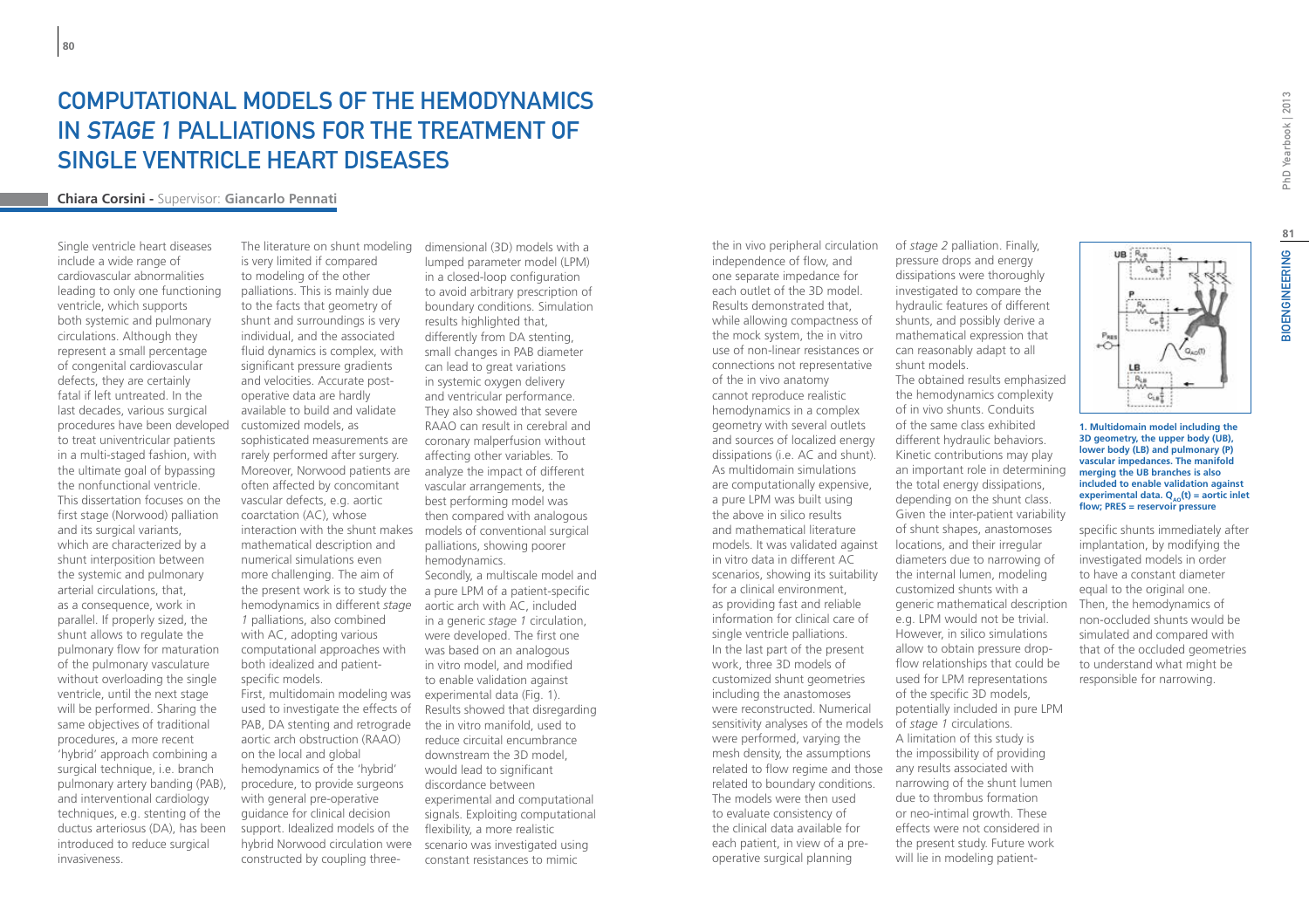## TELEFETAL CARE: DEVELOPMENT OF A WEARABLE SYSTEM FOR FETAL MONITORING DURING **PREGNANCY**

### **Andrea Fanelli -** Supervisor: **Giovanni Magenes**

Fetal monitoring is extremely important to quantify fetal wellbeing during pregnancy. The recording and the analysis of fetal heart rate (FHR) allows the identification of risky conditions for the fetus, the selection of the optimal timing for the delivery and, thus, it can contribute to reduce fetal mortality and perinatal morbidity. Signal processing methods have demonstrated their usefulness in quantifying fetal well-being and detecting intra uterine growth restrictions (IUGR) while analyzing heart rate variability (HRV) series.

Intra uterine growth restriction is one of the most severe causes of perinatal morbidity and mortality: it consists of a pathological inhibition of fetal growth, with a consequent failure of the fetus to attain its growth potential. Its incidence is approximately 5% of all pregnancies, and it arises to 30% in twins pregnancies. Particular patterns in fetal heart rate (FHR), that are not detectable with simple eyeinspection of HRV traces, can be measured through quantitative parameters from time and frequency domain. Thanks to smart analysis of FHR, undesired events can be identified before they manifest themselves during gestation.

Cardiotocography (CTG) is the most common antepartum



**1. Some images of the last prototype of TeleFetal Care**

monitoring technique and combines FHR measurements with uterine contraction recordings. Fetal heart rate is obtained thanks to an ultrasound probe that is placed on the maternal abdomen by expert personnel, while uterine contractions are recorded thanks to a sensor pressure placed on the belly. Unfortunately, CTG is only obtained during hospital visits, as it requires an expert nurse for the skillful placement of the ultrasound probe. For this reason, during the third trimester, every pregnant woman is required to visit the hospital in order to receive routine prenatal screenings. These visits might be

cause of stress and anxiety for the mother. Furthermore, they only give a very brief snapshot of fetal well-being, and important events might be missed while the mother is outside the clinic. The goal of the thesis was the development of a wearable system to monitor fetal wellbeing during pregnancy. The device, named TeleFetal Care, is a home wearable ECG monitor, with improved fetal state quantification capabilities, in particular aimed at IUGR detection. The device might help the clinicians in the detection of growth restricted fetuses, with a continuous and remote monitoring of fetal well-being.

The use of electrocardiography in place of CTG allows a longterm and domiciliary monitoring of pregnancy, preventing risky conditions to be undetected. TeleFetal Care measures maternal and fetal ECG by 8 leads embedded in a panty girdle easy to wear and comfortable. Electrodes are made of silver yarns and are sewed in the textile, thus allowing absolute un-invasiveness and usability. They are placed around the navel with a fixed radial symmetry, thus detecting fetal heart rate independently from the position of the fetus in the uterus. Figure 1 shows some pictures of the last prototype of the device. Pregnant women don't have to worry about electrodes positioning and can use the device without any support. Abdominal recordings are preprocessed by a custom analog front-end, in order to improve signal to noise ratio. Data are then transmitted to a computer through a Bluetooth connection. The device can be used at home, abdominal recordings (Figure 2). and relevant information about fetal health state is extracted

hospital. The thesis doesn't aim just at the technological development of the device. The target is the realization of an entire ecosystem, which also allows fetal well-being quantification. This implies that data recorded by TeleFetal Care are processed and analyzed, in order to extract the signal of interest. Since we are dealing with abdominal ECG recordings, the development of an algorithm for the extraction of FECG signals and for the detection of fetal QRS was an important milestone of the work, in order to construct

FHR variability series. A new algorithm was developed at this purpose. The algorithm was tested on different databases of abdominal ECG recordings, including data acquired through TeleFetal Care, showing excellent performance in FECG extraction and fetal QRS detection. The

entire procedure.

The research behind the thesis was broad and variegate: it spanned from signal processing to hardware design, from data analysis to fashion design. It was necessary to develop expertise in circuit design, soldering, manufacturing, CAD design,



**2. Detection of fetal QRS in twins' abdominal recordings. The fetal QRS of the two fetuses are detected and distinguished correctly. Red circles highlights the fetal QRS of the first fetal component, black crosses the fetal QRS generated by the other twin**

and transmitted wirelessly to the extracted data. In particular, a set algorithm was also modified in order to be compatible with FECG extraction from twins' The thesis also aimed at quantifying fetal well-being from of parameters computed on FHR series was computed to provide doctors with an overview of fetal heath state. A new index, the Acceleration Phase Rectified Slope, was introduced for the classification of healthy and IUGR fetuses. The index introduced in the analysis was compared to other parameters normally used in the clinical practice. The new index performed better than any other parameter considered in the study. These indices are fundamental to reduce the diffused inter and intra-observer variability in the interpretation of HRV series and standardize the

3-D printing, data acquisition, statistics, software design, data processing and analysis. TeleFetal Care represents an innovation in pregnancy monitoring. It would allow an improvement of fetal screening standards, by increasing the number of monitoring sessions. The possibility to use the system directly at home would enhance the quality of care. The objective evaluation of fetal well-being thanks to quantitative parameters would reduce inter and intra-observer variability in reading heart rate variability recordings. Moreover, the reduction of hospital visits would significantly reduce costs in fetal monitoring.

**BIOENGINEERING**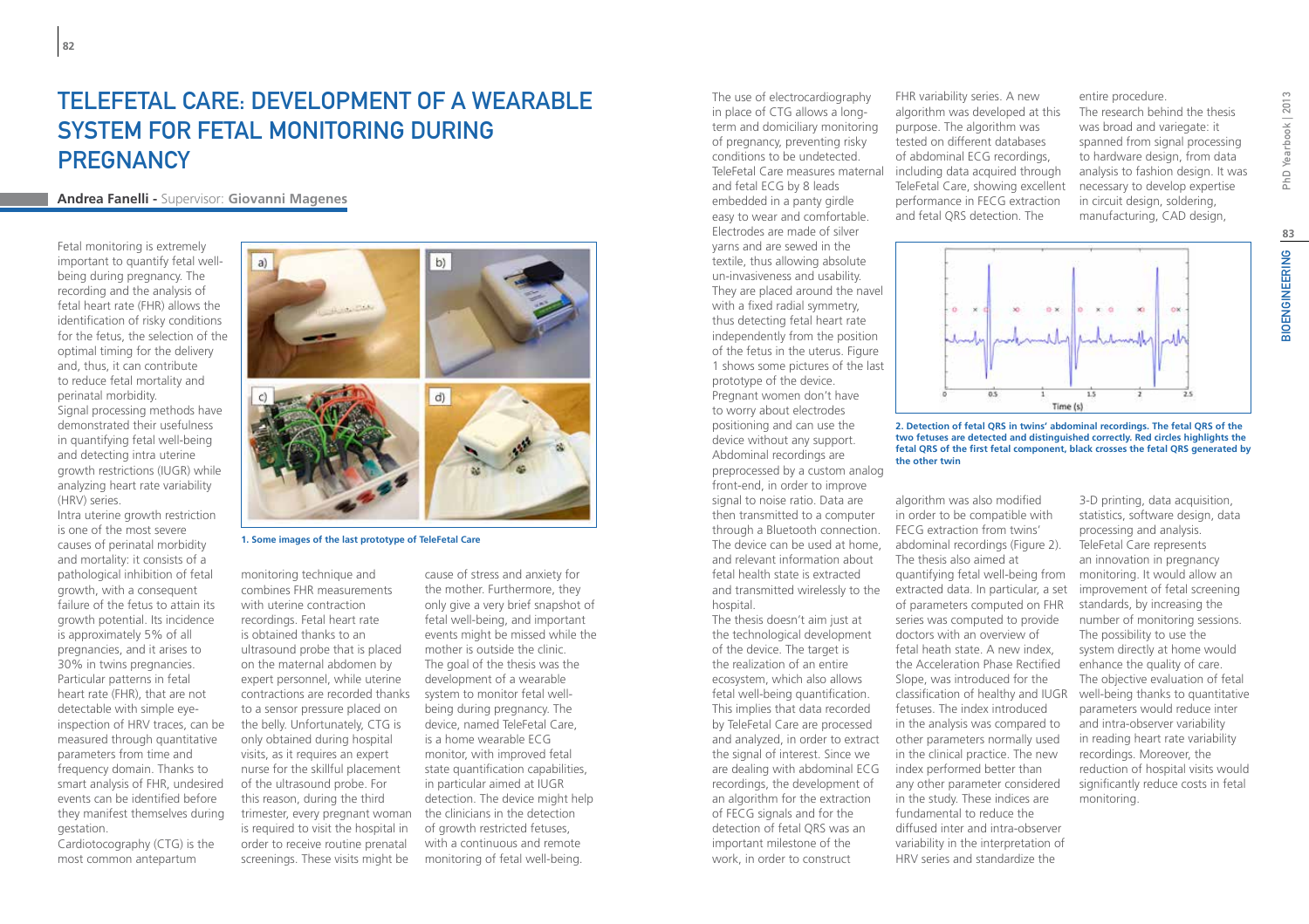### Development and testing of extra-cranial tumour tracking methods for intra-fraction organ motion compensation in particle radiation **THERAPY**

**Aurora Fassi -** Supervisor: **Guido Baroni**

#### **Introduction**

Particle radiation therapy is an emerging technique in the field of radiotherapy for cancer treatments, due to the favourable depth-dose profile of charged particles. Dose conformity to the target volume can be further improved with the advanced methods of dynamic dose delivery, based on the active scanning of particle beams through steering magnets. However, active scanning treatments feature a high sensitivity to intra-fraction tumour motion, caused by physiological organ movements in the thoracoabdominal sites mainly due to breathing. For these reasons, only targets with a negligible intra-fraction motion, like head and neck cancers, have been treated with active scanning particle therapy up to now. The opportunity to extend these advantageous techniques to the treatment of extra-cranial moving tumours necessarily requires the application of adequate strategies for organ motion compensation. The aim of this thesis was to develop and evaluate a surface-based tumour tracking method for the dynamic localization of extra-cranial targets during radiotherapy treatments, providing the realtime continuous monitoring of breathing-induced intra-fraction organ motion. The proposed



**1. Flowchart of the proposed surface-based tumour tracking method**

approach is based on external surface surrogates estimated from non-invasive optical devices, and on patient-specific adaptive motion models derived from time-resolved planning images, such as 4D Computed Tomography (CT), and in-room X-ray imaging systems.

#### **Methods**

A schematic representation of the developed tumour tracking method is reported in Figure 1. The 4D CT images acquired during treatment planning are used to estimate a patient-specific respiratory motion model, describing the tumour movement during all phases of the breathing cycle. The model, obtained through deformable image registration, is parameterized as a function of the respiratory tumour baseline, amplitude and phase. The model's parameters are adapted

at each treatment session according to the inter- and intra-fraction variations in the patient's anatomy. The tumour baseline is updated according to the daily information on target localization derived from volumetric Cone Beam CT (CBCT) images. The breathing amplitude and phase parameters are retrieved from the motion of the patient's thoracoabdominal surface, acquired with 3D surface imaging systems during dose delivery. Deformable mesh registration algorithms are applied to derive the spatial correspondence between markerless optical surfaces. The obtained 3D trajectories of all thoracoabdominal surface points are summarized in a single respiratory surrogate signal through k-means clustering techniques. The instantaneous values of the respiratory phase

are extracted from the surface surrogate using the Hilbert transform. The amplitude scaling factor is obtained by comparing surface motion amplitudes during treatment planning and delivery. The adapted breathing parameters are integrated into the 4D CT motion model to estimate the intra-fraction 3D tumour motion.

#### **Results**

The developed tumour tracking method was tested on a clinical database of 7 lung cancer patients, including the synchronized information on the external surface and internal tumour breathing motion during rotational CBCT scans. About 30 seconds of synchronized acquisition of CBCT projections and optical surfaces, captured with the VisionRT system, were analyzed for each patient. An image-based approach was developed to synchronize CBCT and VisionRT data acquisitions, obtaining a median temporal accuracy below 20 msec. A novel automatic method for markerless tracking of lung tumours in X-ray images was implemented, exploiting the anatomical information derived from 4D CT planning volumes to increase target region visibility and reduce the overlapping effect of the nearby anatomy. The real tumour trajectories identified on CBCT images



**2. Comparison between real and estimated tumour trajectories obtained for a tested lung cancer patient, showing strong breathing irregularities both for amplitude and phase parameters**

with the developed contrastenhancement algorithm were compared to the target trajectories estimated from surface displacement combined with the a priori 4D CT motion model. The resulting absolute differences between real and estimated tumour motion ranged between 0.7 and 2.4 mm, with median values of 1.5 mm both along the horizontal and vertical image dimensions. The measured phase shifts did not exceed the 7% of the breathing cycle length, corresponding to a maximum of 170 msec of delay.

#### **Conclusion**

The developed tumour tracking method proved to be effective in estimating tumour motion from the external surface displacement even in presence of breathing irregularities, as depicted in Figure 2. The

innovative methodological aspects, related to the use of patient-specific adaptive motion models and to the redundancy of markerless surface data, are put forward to improve the accuracy and robustness of tumour targeting techniques. The investigated approach is expected to represent an effective tool for the noninvasive compensation of intra-fraction organ motion, potentially allowing the extension of the advanced active scanning particle therapy techniques to the treatment of extra-cranial tumours.

**85**<br>IOENGINEERING

 $\overline{m}$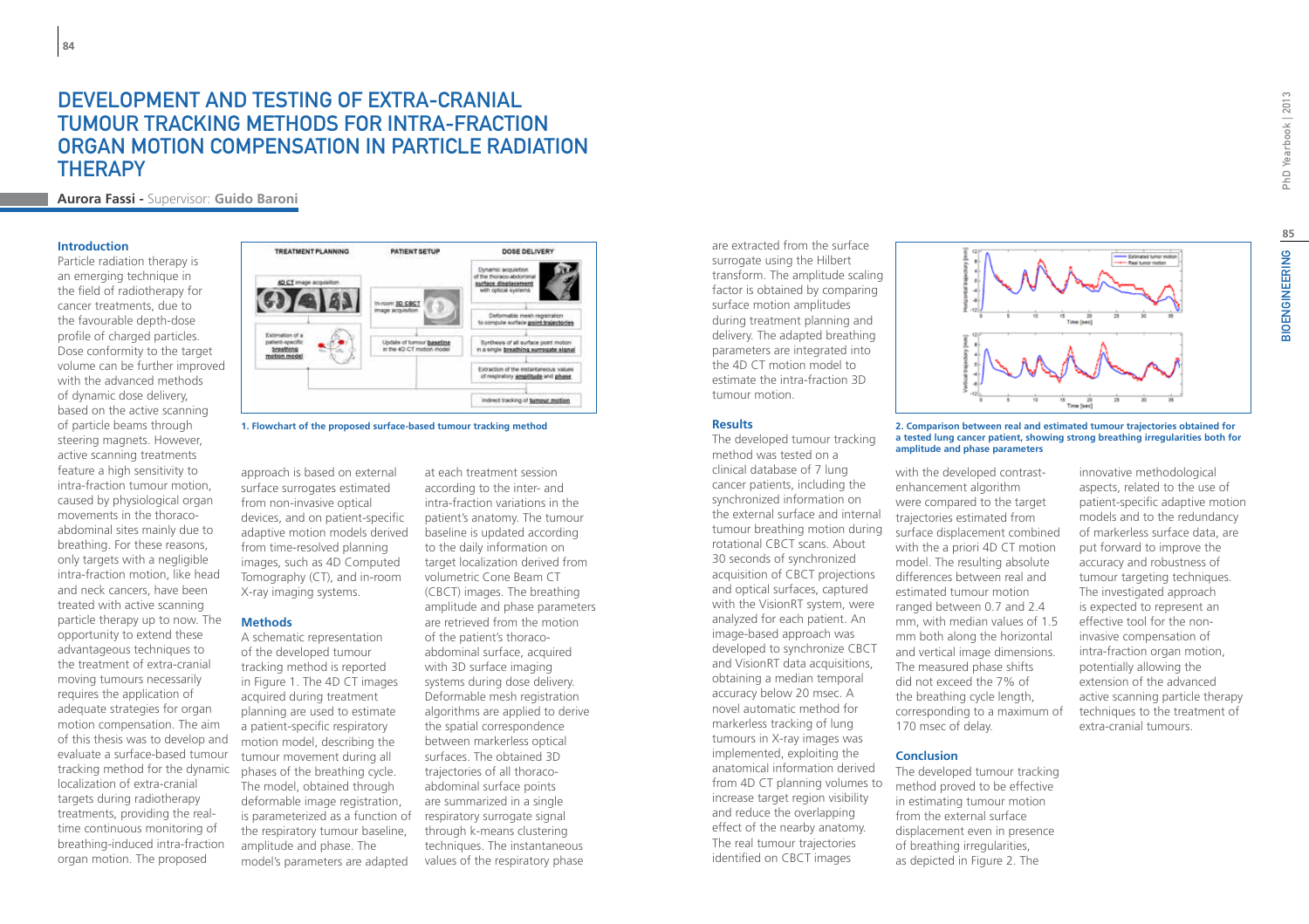## Exposure Assessment of Electromagnetic Fields on children, newborns and fetuses due to RFID devices

#### **Serena Fiocchi -** Supervisors: **Paolo Ravazzani, Marta Parazzini**

The surging growth of exposure to Electromagnetic Fields (EMF) represents one of the main factors of people concern about possible negative biological effects generated by environmental stressors. In view of the increasing rate of exposure due to the development of new technologies which make use of EMF, the "Health Risk Assessment", defined as the process aimed to estimate the nature and probability of adverse health effects in humans who may be exposed to potential environmental stressors, addressing precisely EMF, become unavoidable. That process, among the others steps, include the specific assessment of the levels of EMF to whom people are exposed, also known as "exposure assessment", which is the goal of this dissertation.

The high rate of increase of EMF exposure is speeded up by the nonstop proliferation of wireless technologies, which make use of EMF at frequencies still unexplored. That is the case of RadioFrequency IDentification (RFID) technology, a generic term for technologies that make use of EMF to automatically identify people or objects. It is substantially based on the communication of information via EMF between a label, named "RFID tag", which identifies

the person/object to which is attached, and an interrogator, named "RFID reader", able to transmit to the tag, to receive from the tag and to decode the EMF signal. RFID applications can be find everywhere: asset tracking, manufacturing, supply chain management, payment systems, security and access control, transport systems, electronic passports and ID cards, animal identifications, medical applications, sporting events, and any other application that can take advantages by an automatic identification of people and objects.

However, if the RFID great diffusion is surely justified by the advantages that it offers in terms of EMF and related dosimetric of automatism, reliability, safety, versatility, speed of reading and relatively low costs, the lack of accurate exposure assessment studies remains unmotivated and Radiation Protection (ICNIRP), should be urgently addressed. This is even more true considering the lack of selectivity of the RFID exposure, which can involve subjects who are considered more vulnerable to EMF exposure, and the lack of studies which address the peculiarity of their exposure. To this purpose, children, newborn and fetuses have been for a long recognized as possibly more susceptible to EMF, either because of the precocity of their exposure, and because the

time of the exposure coincides with the development and maturation of their system. Therefore, this doctoral dissertation addresses the exposure assessment of EMF generated by the two main classes of RFID devices, distinguished on the basis of the frequency for the physical coupling between reader and tag:

- ∙ High-Frequency or HF (13.56 MHz);
- ∙ Ultra-High-Frequency or UHF (around 880 MHz in Europe); on children, newborns and fetuses (pregnant women). That means to identify, by solving Maxwell equations, the three-dimensional distribution quantities inside tissues and organs.

To this purpose the International Commission on Non-Ionizing provided, within the process of exposure assessment, guidelines for limiting EMF exposure that would guarantee protection against known adverse health effects. In particular, at the frequencies of RFID devices, i.e. radiofrequencies (RF), dosimetric studies and exposure guidelines usually refer to the Specific Absorption Rate (SAR) as the metric used to account the rate at which energy is absorbed by the body when exposed to RF EMF and to the temperature

increase to directly quantify the heating produced by that absorption.

technology of the last years, have made particularly valuable and reliable to perform that assessment through computational techniques on computers-based models of the human body. That allowed to define specific exposure scenarios for both the classes of RFIDs considering realistic applications.

The first one is a specific application for identity check based on RFID HF system, used for newborn-mother identity reconfirmation. On the basis of the variations of RFID technical specifications, including the Read-Range (RR) distance, that is the maximum distance at which the reader is capable to activate the tag and the average threshold level for the magnetic field  $(H_u)$  necessary to activate the tag, the adherence of the EMF levels with ICNIRP limits was computed as a function of the time of use of the system close to the body. The results show that attention should be paid in the identification of the optimal reader-tag technical specifications to be used in this type of application in particular for what concern newborn exposure, being the compliance with ICNIRP guidelines strongly affected by the choice of the Hth

The great advances in computers estimated to investigate to what and the time of use of the device In particular, considering the close to the body. Moreover, an uncertainty budget was also extent change in parameters would affect the results. Those comprehend the influence of the scaling to model newborn and the use of adult dielectric parameters to newborn tissues, disregarding their possible variation with age due to the changes in body tissues composition. The second class of RFID system investigated (i.e. UHF RFID), is particularly suitable to be used in the great range of applications that require longer read ranges and hence their exposure can involve people that occasionally and accidentally pass close to the RFID system itself. In particular accidental head exposure is identified to represent the worst case exposure scenario for children (5-, 6-, 8-, 14- years old); abdomen exposure as the worst case for pregnant woman (both 7- and 9-months pregnant). The reader consists of a circularly polarized patch antenna and the results of the computation 1 W radiated power of the

in terms of SAR normalized to RFID antenna are as such to indicate a localized overexposure on pregnant women and their fetuses, who have a limited capability to dissipated the heat produced by power absorption.

existing link between SAR and the raise in temperature in the body organs, the temperature raise assessment in the previous worst case scenarios was also performed through the numerical solution of the Bio-heat equation. However, the temperature exposure assessment performed in those critic exposure scenarios resulted in negligible average temperature increase in the fetal body core (i.e., 0.004 °C at the steady-state) and maximum temperature raises at the steady-state of about 0.2 °C and 0.6 °C over 7- and 9- months fetuses, respectively. The great spread of the temperature raise distributions and the practical short time of exposure assures that those values represent a great conservative estimate of maximum temperature increase and, therefore, UHF RFID are unlikely to be a potential harmful source for fetus. This dissertation represents the first attempt to provide information about the exposure of children, newborns and fetuses to RFID device at the level of organs and tissues, contributing to fill some of the gaps in knowledge related to children exposure to electromagnetic fields.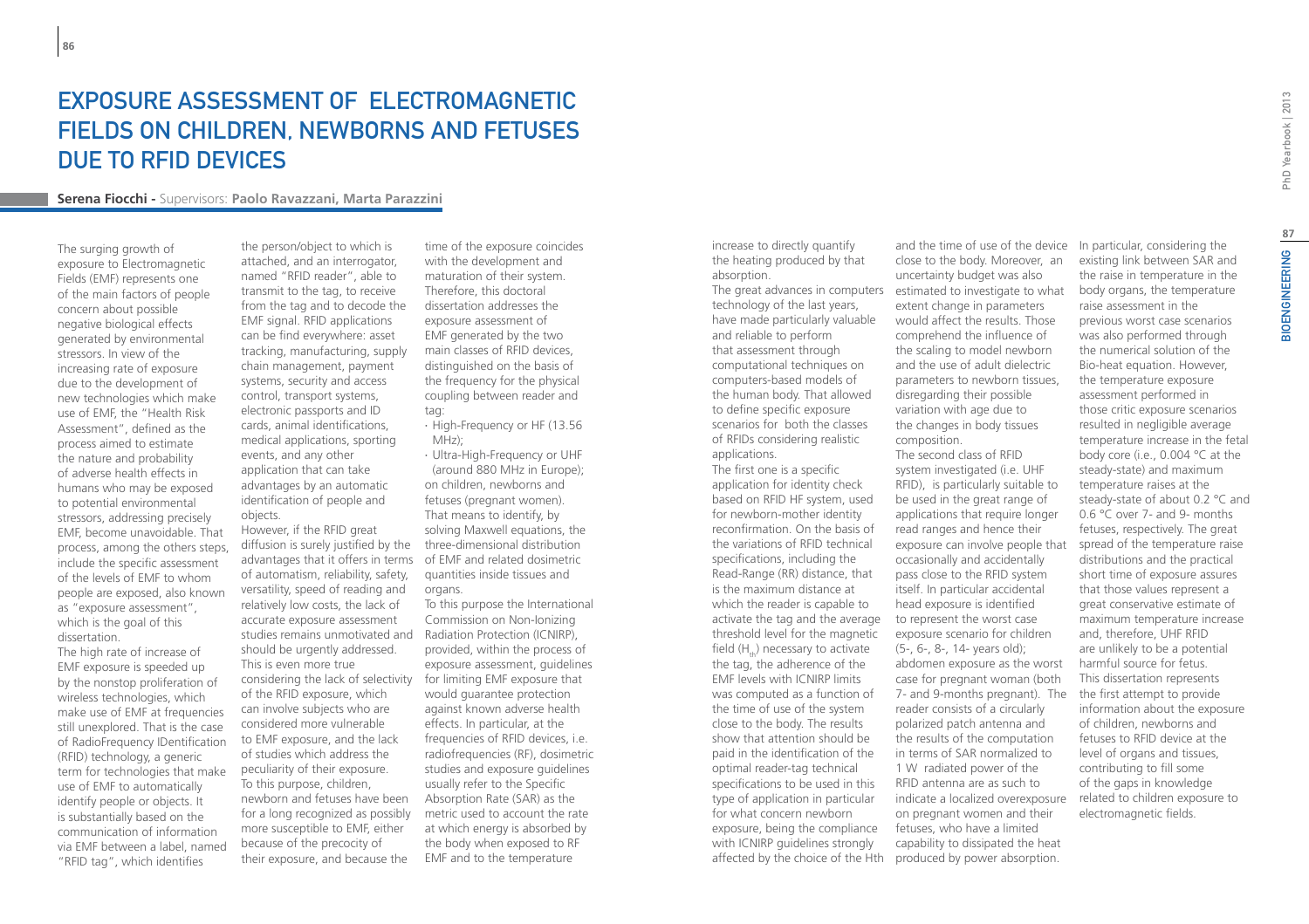## Functional anatomy of sensorimotor integration in the human brain and perspectives in neurorehabilitation

**Marta Gandolla -** Supervisors: **Alessandra Pedrocchi, Simona Ferrante, Nick Ward**

The correct execution of a voluntary movement is shaped by the integration of sensory feedback. Manipulation of proprioceptive input influences motor cortex excitability, and conversely, the response of somatosensory cortex neurons to proprioception is modified by the nature of the motor task. In this work, the effect of proprioceptive manipulation during an active motor task has been investigated. Functional Electrical Stimulation (FES) provides an ideal experimental model to explore sensorimotor integration because it can provide externally driven proprioceptive information during movement execution. FES stimulation of a mixed nerve elicit both efferent fibres stimulation directly inducing a muscular contraction, and afferent fibres stimulation eliciting a sensory volley sent to the central nervous system concurrent with the proprioceptive reafference that contributes an additional component to proprioceptive feedback. Some hemiplegic patients treated with FES for foot drop correction during walking have shown a beneficial effect that outlasts the period of stimulation, known in literature as 'carryover effect'. This supports the hypothesis that FES induces some plasticity mechanisms leading to central



**1. Experimental set-up. A) MRI scanner CV/I 1.5 T; B) motion capture system Smart μg with C) three cameras and D) reflective markers; E) current-controlled stimulator RehaStim and F) stimulation electrodes**

nervous system reorganization and therefore maintenance of improvements in motor control that is worthy to be investigated. *An experimental set-up that is suited to measure movement related cortical correlates during functional electrical stimulation was defined, tested and validated*. The feasibility of a proposed multi-modal experimental set-up (Fig. 1) so as to functionally electrically stimulate the subject while undergoing fMRI scanner and simultaneously record the effectively executed movement was demonstrated. The kinematic measure of the executed movement under the scanner allows to record multisegment movement without any constraint. Moreover it allows to control for all movement parameters that cannot be kept for granted when patients are performing an experimental

protocol. The reliability of the acquired images in the integrated set-up has been demonstrated, with particular attention to the detectability of the BOLD signal. *An experimental protocol that is suited to study sensorimotor integration during an active motor task was designed*. A 2x2 event-related fMRI protocol with voluntary effort [V: with the levels volitional and passive] and FES [F: with the levels present and absent] as factors was performed using right ankle dorsiflexion. The positive interaction defined as (FV-V)-(FP-P) identifies regions where the FES augmented proprioception in the context of volitional intent (i.e. FV-V) produced a higher activation than FES augmented proprioception in the absence of volitional movement (i.e. FP-P). The interaction contrast directly

represents the sensorimotor integration during an active motor task.

*The functional anatomy of sensorimotor integration in the human brain was investigated*. Sixteen healthy volunteers with no neurological or orthopaedic impairment were studied (mean age 36±14 years, range 22-61). Primary sensorimotor areas (i.e. M1 and S1) exhibit a profound interaction between artificially enhanced sensory feedback and volitional movement. In other words, the effect of augmented proprioception depends on the presence of concurrent motor signals in both M1 and S1 (Fig. 2A). Using dynamic causal modelling, it has been shown that augmented proprioception preferentially increased the influence of M1 on S1, while attenuating the excitability of S1 (increasing self-inhibition). Crucially, the fact that augmented proprioception selectively increased input to S1 from M1 suggests that effect of stimulation depends upon the presence of top-down volitional or intentional signals. In this context, one can regard the modulation of the M1 to S1 connection as mediating the interaction between augmented proprioception and volitional movement (as encoded by M1 activity).

*How functional anatomy of sensorimotor integration is* 

**Healthy subjects Patients**  $z = 60$  mm  $z = 42$  mm -value

**2. Interaction contrast. Statistical parametric maps (thresholded at p<0.001, uncorrected) showing regions activated for the positive interaction contrast. A) Healthy subjects - clusters located anatomically in M1 (anterior cluster) and S1 (posterior cluster) leg areas; B) Patients - cluster located anatomically in postcentral and angular gyrus**

*affected by a brain lesion was investigated*. Eleven stroke patients were recruited (mean age 53±14 years, range 28-72). All patients had suffered from first-ever stroke > 6 months previously. Sensorimotor integration in chronic stroke patients has been investigated demonstrating the feasibility and the reliability of FES cortical correlates in patients, highlighting a clear network of activation related to FES-induced motor task. Sensorimotor integration was observed in secondary areas (Fig. 2B). Angular gyrus is a recipient of proprioceptive information encoded in the postcentral gyrus. These results suggest that sensorimotor integration takes place in a more widely distributed network of brain areas after stroke, and that

patients may take advantage of secondary areas to support motor learning. The results of this work support FES as a tool to promote improvement in motor function after central nervous system injury. This functional architecture and the underlying synaptic mechanisms may be important for future studies in patients during rehabilitation, by correlating changes in FES and interaction cortical correlates in a longitudinal design. Indeed the brain correlates that has been shown to have a correlation between sensorimotor integration (i.e. interaction contrast) and the degree of impairment might be important in the investigation of the carryover effect brain signature.

PhD Yearbook | 2013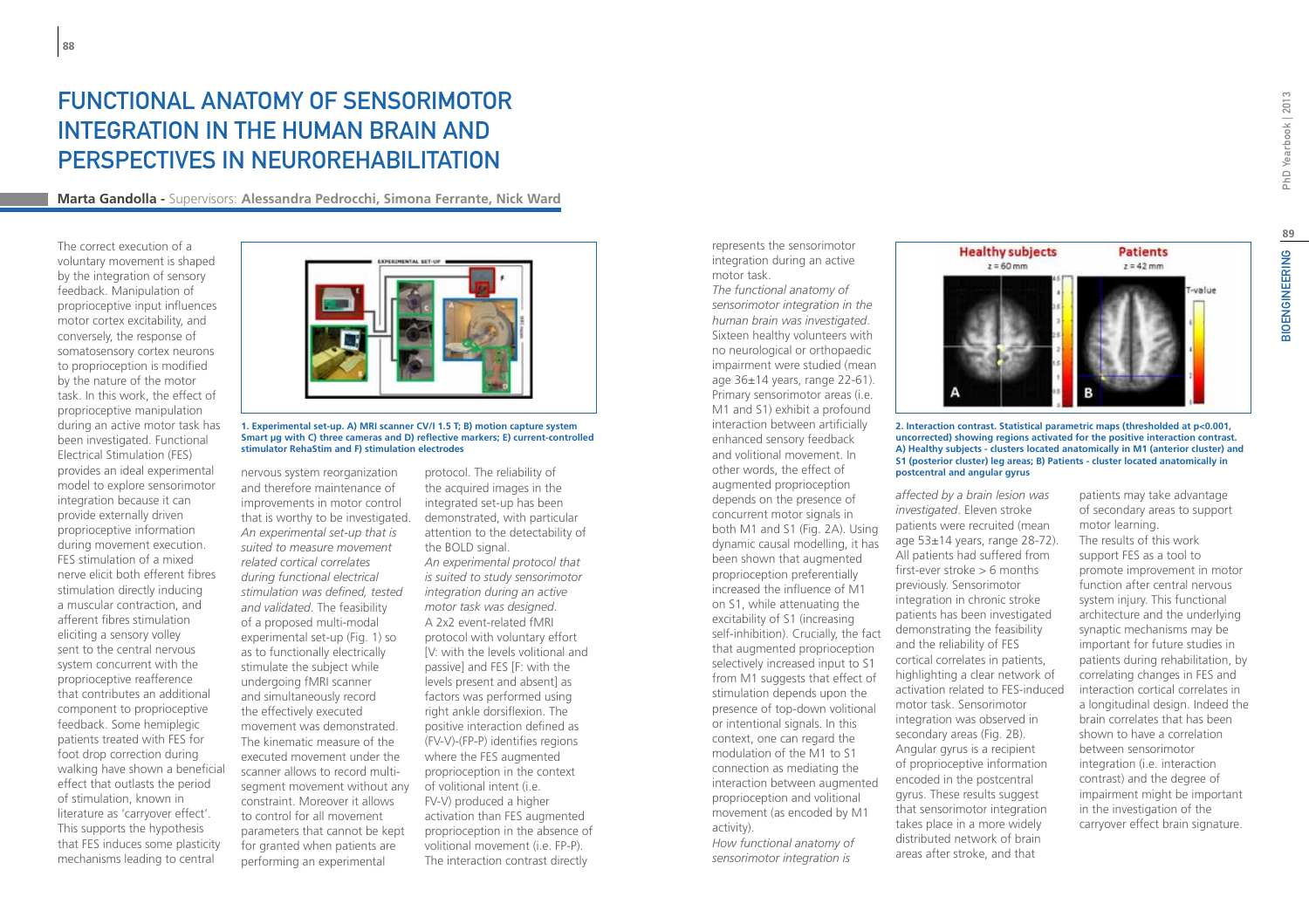## 4D PET-BASED TREATMENT VERIFICATION IN ION BEAM THERAPY: RECONSTRUCTION AND OPTIMIZATION STRATEGIES

### **Chiara Gianoli -** Supervisor: **Guido Baroni**

Radiotherapy is an important and effective therapy used for curative and palliative management of patients with cancer. The ideal concept of radiotherapy is to selectively deliver the radiation dose to the tumor while sparing the surrounding healthy tissues. Ion beam therapy is an emerging technique in radiotherapy, better approaching this ideal concept compared to conventional photon therapy. The physical selectivity of ion beam therapy implies an intrinsic sensitivity to inconsistencies of the treatment situation with respect to treatment planning. Geometrical uncertainties, less critical for conventional photon therapy, correspond to important variations of the prescribed dose in ion beam therapy. The improved dose conformality of ion beam therapy demands methods to verify the dose delivery, in order to assure the consistency of the treatment or act the proper solution in case of inconsistency (i.e., re-planning the treatment for subsequent fractions). The aim pursued by the different dose delivery verification strategies is to detect the unpredictable deviations that vanish the advantages of a highly conformal and effective radiotherapy treatment. The Positron Emission Tomography (PET) imaging is the unique, clinically validated, strategy that

currently allow for treatment verification in ion beam therapy. Positron emitters such as <sup>11</sup>C, <sup>15</sup>O based treatment verification in and  ${}^{10}C$  are produced via nuclear ion beam therapy for moving interaction along the particle beam path and can be imaged during or shortly after treatment, PET motion compensation carrying indirect information about the dose delivery. PETbased treatment verification is based on the comparison of the spatial distribution of the measured  $\beta$ <sup>+</sup> activity with the  $β<sup>+</sup>$  activity calculated from the treatment plan. When envisioning the clinical implementation of the 4D treatment delivery in presence of represent the rationale of this moving targets, the effectiveness PhD project. The basic layouts of the 4D PET-based treatment verification depends on 4D PET count statistics optimization and 4D PET motion compensation strategies. The feasibility of 4D PET-based treatment verification is strongly limited by the extremely low count statistics characterizing the PET image, orders of magnitude below that in conventional nuclear medicine applications. Typically, the problem of 4D PET low count statistics has been tackled with the application of motion models, calculated by means of deformable image registration tools, aiming at the reconstruction of motion compensated 4D PET images at full count statistics. The availability of co-registered 4D anatomical images represent

the key feature to address the feasibility of the 4D PET targets. Robust 4D PET count statistics optimization and 4D strategies are therefore required to overcome the typical drawbacks of conventional strategies (i.e., the postreconstruction and the intrareconstruction warping). Technological and methodological improvements of PET-based treatment verification in ion beam therapy for PET imaging in ion beam therapy have been analyzed. Limitations are pointed out and a proof of concept of what is proposed as the optimal solution is outlined, according to advantages and drawbacks. To delineate the optimal solution, the availability of co-registered anatomical imaging is assumed, providing important advantages concerning the localization of the induced PET activity on the patient anatomy and the possibility to explore interfractional anatomical variations during the fractionated treatment with respect to the treatment planning CT. As proof of concept of the optimal solution for PET-based treatment verification in ion beam therapy, an in-room PET imaging system

combined to the CBCT robotic system is envisioned. The robot enables the transportation of the PET system in the treatment position, thus implementing a combined in-beam and in-room PET imaging. The optimization of PET information acquired are considered the key point, enabling to minimize the PET acquisition time and increase the patient throughput, being this latter the unique drawback of this in-room PET concept. In this framework, the PhD project is presented as a technological and methodological contribution towards the developments of quantitative image based treatment verification in ion beam therapy, focused on the optimization and the reconstruction of PET-CT images. The tomographic information provided by the integrated 4D PET-CT imaging system (in perspective of 4D PET-CBCT) are exploited to tackle with the issue of target motion, as reconstruction and optimization of 4D PET-CT images. In this PhD project the application of a regional MLEM reconstruction algorithm is proposed as a novel quantification tool in PET-based treatment verification, for a robust, three-dimensional, region-based comparison between the measured and expected PET. The region-based MLEM reconstruction strategy is a noise robust reconstruction algorithm designed to quantify the consistency between the PET measurement induced by treatment and the PET prediction off-line PET can be exploited derived by the treatment plan. Two different strategies for 4D PET count statistics optimization and motion compensation are

proposed, relying on motion models based on 4D CT dataset: the virtual 4D PET strategy and the pre-reconstruction sinogram warping strategy. Both are based on co-registered anatomical imaging, provided with the multiple points 4D CT sorting method to increase the robustness of the motion model in presence of breathing irregularities or incorrect breathing phase identification, and are specifically designed for low count statistics PET imaging. They are thought as specific strategies for the 4D PET-based treatment verification in ion beam therapy, able to overcome the typical drawbacks of the post-reconstruction and intrareconstruction warping. In conclusion, a framework of optimization and reconstruction strategies in combined PET-CT imaging is presented, in the context of the clinical implementation of PET-based treatment verification in ion beam therapy. Specifically, the strategies developed for offline PET imaging but generally extensible to other PET layouts (i.e., in-beam PET and inroom PET). The application of the proposed strategies on commercial PET-CT scanners relies on the reverse engineering procedures developed for the proper use of PET raw data extracted from the scanners, aiming at the definition of the geometrical correspondence between the PET raw data and the dicom PET-CT image. The know-how gained on commercial PET-CT scanners for in the developments of the envisioned in-room PET-CBCT robotic system. In the emerging context

of ion beam therapy PET imaging is the elective imaging technique: the well-known dose-correlated PET signal is directly induced by treatment and can be easily localized in the three-dimensional space. The developments of dedicated PET systems can make use of well-founded knowledge coming from nuclear medicine applications. Moreover, advanced technologies in PET hardware are available and further improvements are expected with the envisioned technologies described in this PhD project. Finally, the possibility to treat moving targets relies on the implementation of motion mitigation techniques. Developments towards 4D treatment delivery require quantitative, three-dimensional and time-resolved (i.e., fourdimensional) dose delivery control strategy, to assess the effectiveness of motion compensation. PET imaging potentially meets these requirements but issues related to reduced count statistics are implied. The methods developed and presented in this PhD project support PET imaging combined with anatomical information as quantitative and four-dimensional technique for research in 4D dose delivery, in perspective of 4D treatment verification for moving targets.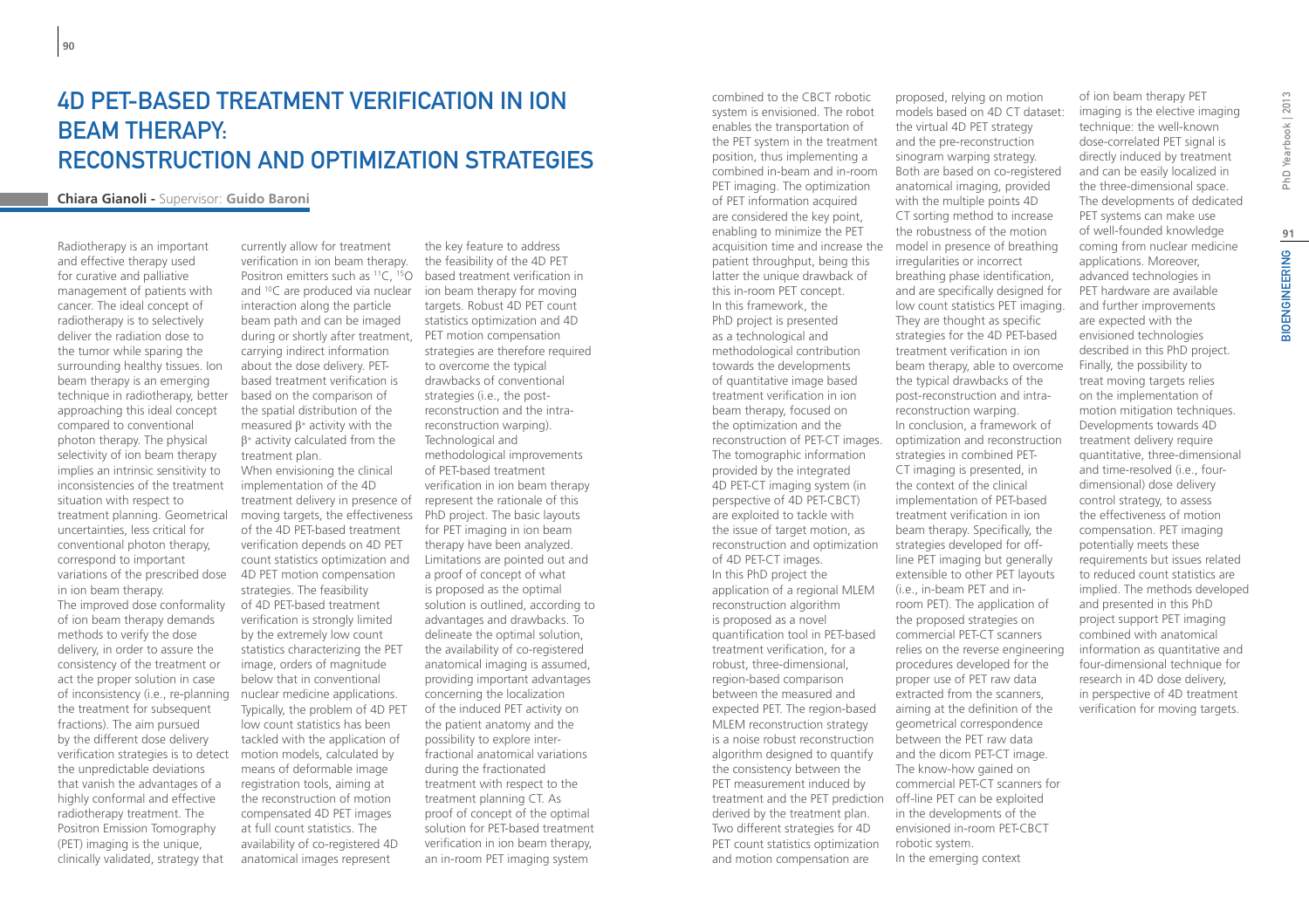## In-stent restenosis and coronary curvature: Translational approach to computational fluid dynamics

#### **Brandis Keller -** Supervisor: **Gabriele Dubini**

The thesis at hand is a smaller contribution into an innovative, multi-disciplinary and multi-centre project entitled MeDDiCA: Medical Device Design in Cardiovascular Applications (www.meddica.eu), which is part of the European Union Framework 7 Health Programme, and a Marie Curie Initial Training Network initiative. As cardiovascular disease is yet one of the main causes of illness and premature death in the EU and other developed nations, identification of key impact areas for medical device technology innovation and contribution to patient care not only improves quality of life, but also relieves the economic burden due to lengthy hospital stays. The coronary stent is a rigid

mesh scaffold used to support open severely occluded blood vessels due to atherosclerosis or other diseases which narrow the passage for blood flow. Coronary in-stent restenosis (ISR) is a pathology afflicting the stented coronary following the procedure due to neointimal hyperplasia and re-occlusion. The mechanisms leading to the formation of ISR are still conjecture. However, hypotheses and non-uniform geometry relating to fluid mechanical influences (e.g. wall shear stress (WSS), flow patterns) and geometric changes due to stent placement, in conjunction with species involvement (e.g.

hypoxic conditions), have been identified as potential components of inflammation. Contemporary numerical models strive to gain insight into ISR through qualitative comparison of image-based models with clinical data. However, the geometric simplifications may fail to provide appropriate flow conditions. Through utilization of a realistic 3D reconstruction geometry of implanted coronary evaluate the influence of the stents within a porcine model as base for the computational fluid dynamic (CFD) simulations, in addition to collaborative works to involve other mechanisms such as wall injury scoring and lowered oxygen flux due to the presence of the stent, local influences of these mechanisms can be identified and correlated to the corresponding histology or alternative modalities for appreciation of tissue growth following stent implantation. The present study has been performed to investigate hemodynamic parameters (e.g. WSS, etc.) and/or oxygen mass transport in a realistic configuration of the stented coronary vessel, which is characterized by asymmetries (Figure 1). To this end, stented porcine right coronary arteries have been analyzed, whose in vivo geometry was reconstructed profile; yet the localization by combining data from micro-CT (stent) and by finite element

analysis (vascular wall). The availability of corresponding histological images allows a direct correlation with CFD and mass transport results (Figure 1). Additional histomorphometric measurements were performed where necessary. Following establishment of the workflow, a series of computational application studies were undertaken to fluid and/or mass transport within the stented coronary. The following is a brief description of each application study undertaken: *Application study 1*. Geometric

alteration of fluid domain due to coronary curvature: the radius of curvature for animal coronaries was chosen to range from 20 to 36 mm, as based on measurements taken from 2D qualitative coronary angiographic images of similar porcine models. The centerline of the vessel is assumed to be a plane curve, positioned according to a visible residual curvature in the micro-CT images. Both steady and transient simulations were performed. It was found that the greater radius of curvature greatly influenced the WSS at the entry region of the stent due to skewing of the velocity was notable throughout the entire stent. This impact may

be pertinent when considering implant conditions; An additional comparison of deep injury to fluid mechanisms was incorporated into the first application study: CFD is performed in two stented geometries with different measures of injury according to an established scoring system. The first is a stretch injury study and correlates regions with NIH to the hemodynamic parameters under evaluation. The second is a deep injury study and evaluates the fluid dynamics in a model presented with tissue laceration. Results indicate that the presence of deep injury has greater influence over the tissue response in terms of NIH than hemodynamic indices (e.g. WSS);

*Application study 2*. Localization of lower oxygen mass transfer within straight and curved stented domains: diffusional mass transport is analyzed in the same geometry by two methods. The first utilized only the lumen layer as a wall-free model. The second incorporates the adventitial boundary layer for analysis of the fluid-wall model on arterial oxygen transport in the presence of a stent. Results clearly disply the complex stented coronary geometry has a great effect on convection dominated mass transport species, such as oxygen. These evaluations are

instrumental in characterizing the localization of NIH due to the presence of the device within coronary artery through CFD simulations; Better elucidation of the overall effects of the fluid environment, especially in relation to geometry curvature, on the effective delivery of renewed flow and oxygen to the arterial wall following stent placement may lead to improved options to reduce ISR through arterial patency and device longevity.



**1. Translational approach to construct the image-based (micro-CT) stented coronary for use in geometric computational fluid dynamic (CFD) and mass transport simulations for comparison with in vivo tissue response (histology)**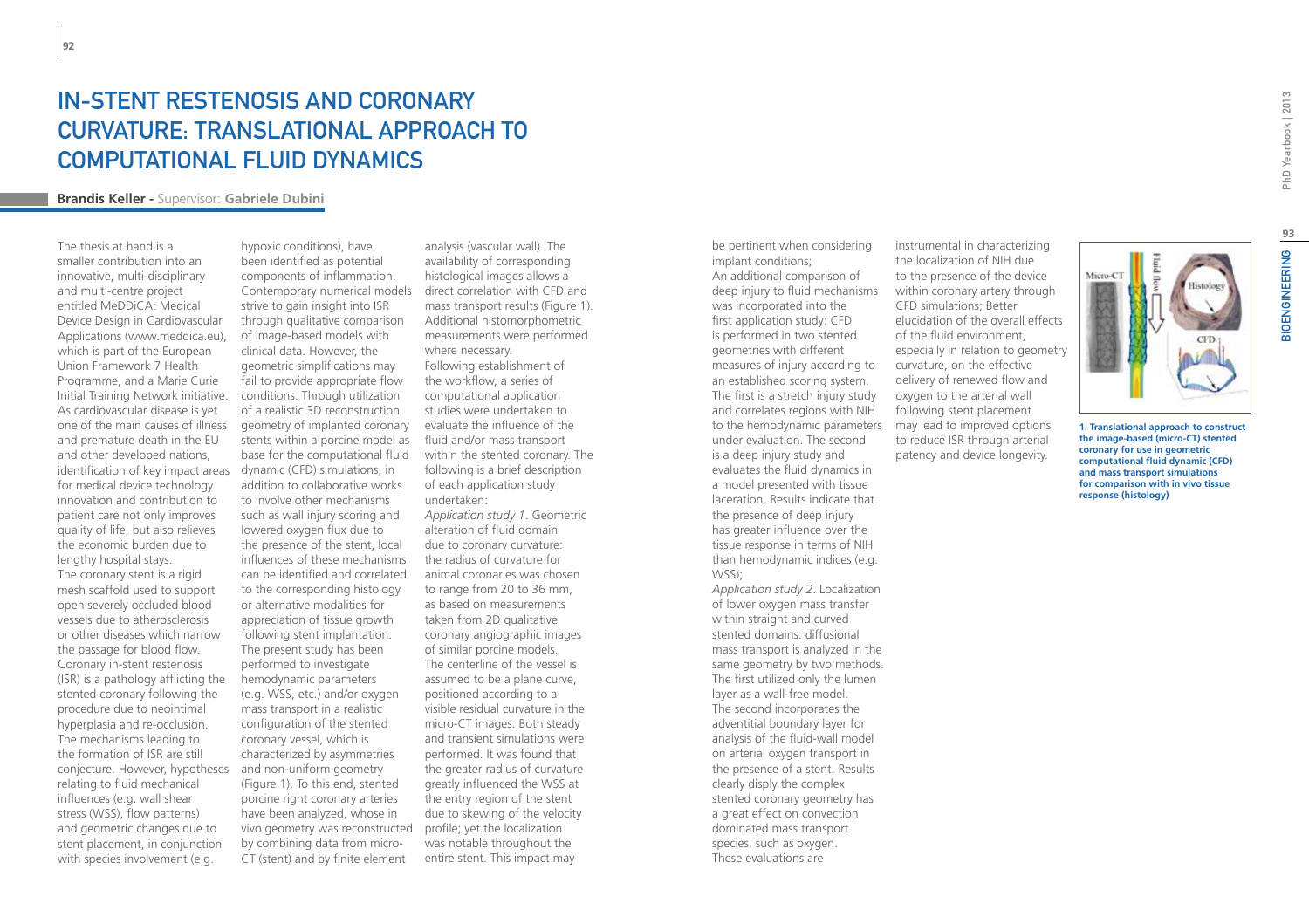## Fractal Behavior at Central Synapses: Characterization of Quantal Release after Long-Term Potentiation

### **Jacopo Lamanna -** Supervisor: **Maria Gabriella Signorini**

The integration of synaptic activity mediated by a neuron and the effects that it produces on the activity of a neuronal network is one of the most cutting-edge topics in neuroscience. A real comprehension of this process is hindered by our limited knowledge about the mechanisms underlying the generation of synaptic signals, either evoked by action potentials or spontaneous. Chemical synapses of both the central and the peripheral nervous systems are able to transmit information thanks to the release of discrete packets of neurotransmitter, also known as synaptic quanta, whose anatomical counterpart is represented by the synaptic vesicles. Both the action potential evoked and spontaneous release processes share a common pool of synaptic vesicles and this duality of transmission based on the same source of quanta explains the complex interactions between these two processes. With these clear ideas in mind, I started the study of spontaneous releases are detected. By synaptic transmission. The application of non-linear analysis methods to the series of spontaneous releases generated clear experimental and analytic evidence for the presence of short-and long-range dependencies (fractal behavior). The emergence of this behavior

was also studied in relation to other experimental treatments, known to act on the vesicle release machinery: the induction of long-term potentiation (LTP) and the administration of the black widow spider toxin  $(\alpha$ -LTX).

### **Fractal analysis of spontaneous release in resting conditions**

During the experimental stages, several series of quantal releases were recorded by means of whole-cell patch clamping of the post-synaptic neuron, in conditions where the action potential generation was suppressed by tetrodotoxin (TTX). Another kind of recording used was the loose-patch on a single synaptic bouton, which assures that the recorded minis are only the ones produced by that synaptic site. All the recordings were performed on primary cultures of dissociated hippocampal neurons obtained from the hippocampus of post-natal rats. In this system, in the absence of action potentials, only single quanta means of classical statistical methods, the main features of the series of releases obtained in physiological conditions were depicted. Furthermore, I evaluated the presence of 1/f (or fractal) behavior and described its dynamics, by applying established methods

for the quantification of the fractal exponent α in fractal point processes. The presence of a slowly-decaying correlation in these series, proved by the power-law or fractal behavior, is an evidence that these signals, albeit being spontaneous, can actually posses a "long-term memory", i.e. the present fusion events can be influenced by other events that are really far in time.

#### **Numerical validation of the methods**

Starting from the observations made on the data of synaptic quantal release, a computational study was faced aimed at evaluating, based on simulated series of quanta, the reliability of the selected and implemented analysis methods for the quantification of the fractal exponent. For achieving this result, a custom algorithm was developed for simulating realizations of the release process showing crucial features that were evidenced in real data. Eventually, I obtained a reliability evaluation for the selected methods.

#### **Effects of LTP**

Several experiments were performed to evaluate the behavior of synapses following the induction of long-term potentiation (LTP). We chose a protocol that, at least

ideally, could induce LTP on every synaptic unit belonging to a post-synaptic neuron. Furthermore, as a control experiment, I applied the very same protocol in the presence of a cocktail of well-known blockers of LTP. By comparing the results obtained in these two conditions, I demonstrated that the 1/f structure of the release process is specifically modulated by LTP (Fig. 1). Eventually, it was verified an increased degree of asymmetry in the interval distributions after LTP, from the mono-exponential profile to the bi-exponential profile.

#### **Effects of** α**-LTX**

α-LTX is a neuroactive toxin that massively increases quantal release rate. In these conditions, although the exponential nature of the interval histograms was unchanged, the 1/f behavior was increased (the  $\alpha$  values found in the presence of the toxin were shown to be different, on average, than in the LTP case). Taken together, these observations let me conclude that the modulation of fractal behavior can be totally independent from the average rate of the process, pinpointing to different sites of action for the toxin and LTP.

#### **Development of an interpretative model of fractal quantal release**

The model can be summarized as follows (Fig. 2): i) A non-Brownian, subdiffusive random process (1/f in nature) recruits the vesicles from a cytosolic pool, causing vesicles to be docked to the membrane's active zone (AZ). ii) After docking, the vesicle can undertake fusion by means of a calcium



#### **1. 3D representation of the timefrequency analysis performed on the quantal release series of a LTP experiment. After LTP is induced, significant 1/f behavior is observed, together with bursting epochs**

independent mechanism, which spontaneously occurs at very low probability in resting conditions, thus blurring the 1/f recruitment process. The probability of this release mechanism is increased many orders of magnitude by α-LTX, presumably with a depletion of the docked vesicle pool, thus revealing the upstream 1/f recruitment process, altered by the depletion. No short-term correlations can emerge with this fusion mechanism. iii) If the vesicle is not spontaneously fused, it can undertake a different maturation and fusion process, which is calcium dependent. When the synapse modifies the size of its docking and recycling pools (as well as release probability), as with LTP, the calcium-dependent

**IOENGINEERING** w.LTX  $\overline{m}$ ı.  $\overline{m}$ Ca<sup>2</sup> Annahun

**2. LTP (left side) causes an increase in the rate of transition of vesicles from the Reserve Pool (A) to the Recycling Pool. The transition B2 to B3 is calcium-dependent and explains bursts occurrence.** α**-LTX (right side) strongly promotes the calciumindependent release of vesicles, with consequent reduction of docked vesicles (B2\*). Both the experiments help revealing the fractal nature (1/f) of the underlying fractal-like vesicle motion**

 $0.0$ 

spontaneous release displays both short-term and long-term correlations (bursts and 1/f, strongly modulated).

#### **Conclusions and remarks**

In conclusion, the results of my study, besides confirming the ubiquity of fractal behavior at all the levels of the nervous system and promote these non-linear features of neural signals as key elements in facing the study of learning and memory, provides new insights for understanding the real functioning of the vesicle fusion machinery as well as the pre-synaptic mechanism supporting neural plasticity.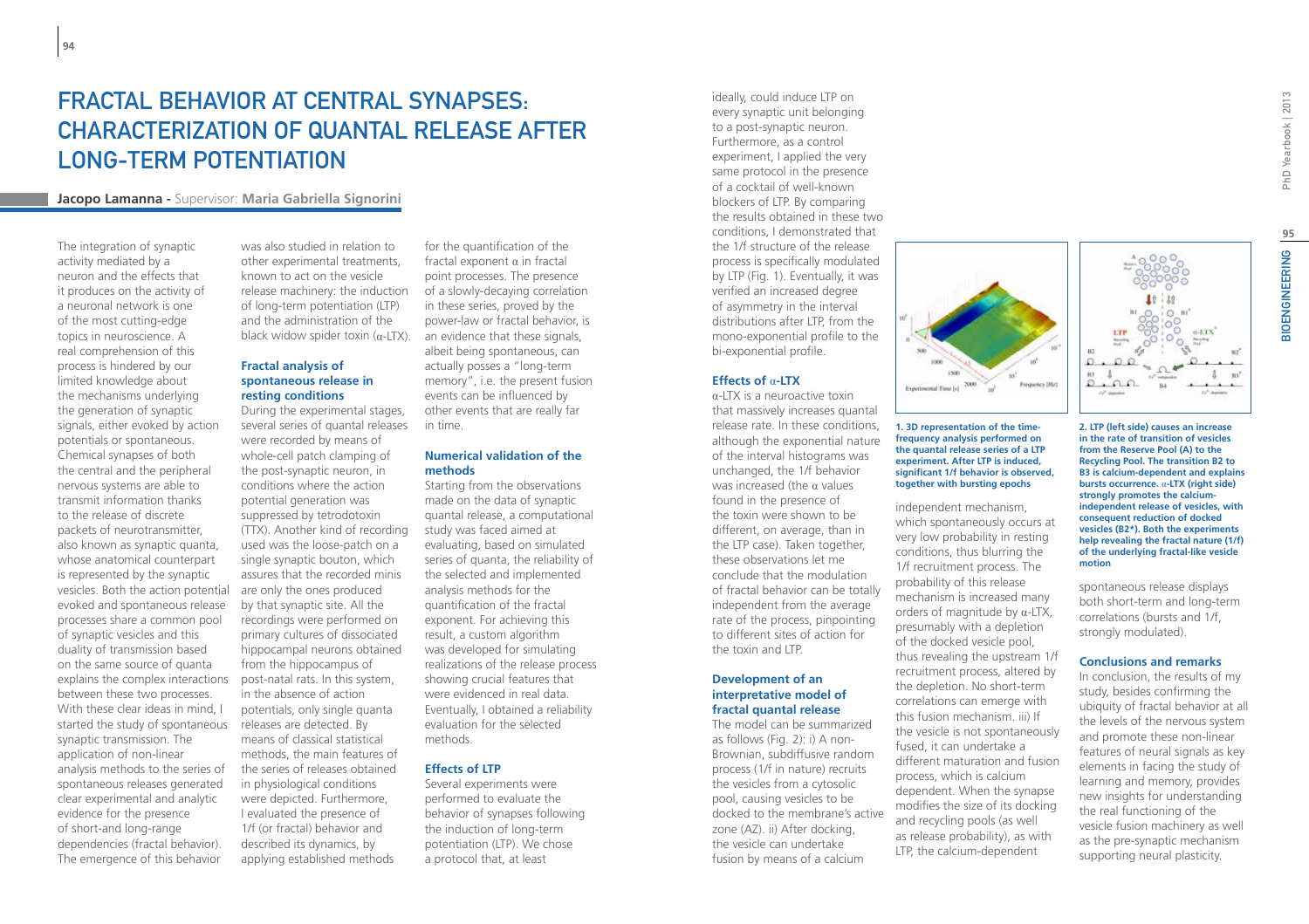## DEVELOPMENT OF NEW METHODS FOR noninvasive functional assessment of the diaphragm

#### **Marianna Laviola -** Supervisor: **Andrea Aliverti**

Respiratory muscles are the only skeletal muscles vital to life and breathing is borne mainly by the inspiratory muscles, especially the diaphragm. The alteration of the diaphragm, the main inspiratory muscle, can have dramatic effects on ventilation. Consequently, the complete evaluation of the function of the respiratory muscles requires to determine their length, velocity of shortening (estimated by lung volume) and developed force (estimated by pressure). The purpose of this thesis is to develop and define a noninvasive approach to the functional evaluation of the diaphragm based on two different techniques: ultrasonography (US) and Opto-Electronic Plethysmography (OEP). US allows to study the geometry and kinematics of the diaphragm, OEP provides data on displacement and volume variations of thoraco-abdominal wall and its compartments thus indirectly on the different respiratory muscle groups acting on them, including the diaphragm. The approach allows to overcome the limits of several methods currently used, i.e. the need to perform invasive measures and/or the necessity of the collaboration of the patients. It has been applied to different situations of clinical interest, namely to evaluate patients with Duchenne Muscular Dystrophy (DMD) at different stages of the disease (with both US and OEP) and to study



**1. Left: B-mode US images taken during spontaneous quiet breathing at endexpiration (top) and at maximal inspiratory pressure (bottom) to determine diaphragm thickness (DT) as the distance between pleural and peritoneal membranes of the diaphragm (arrows). Right: B and M-mode images performed during quiet breathing (top) and full inspiration at TLC (bottom) to determine diaphragm excursion (DE)**

different populations of patients undergoing different kinds of thoracic surgery (with OEP). To develop new methods for noninvasive assessment of respiratory muscles by US, a system able to measure **diaphragmatic thickness (DT) and excursion (DE)** has been developed and validated. The system is composed by commercial echographs and dedicated software for image acquisition and processing. An ad-hoc software allows to acquire synchronously US images with analog signals, such as flow and pressure at the mouth,

and another ad-hoc software is able to process off-line US images and extract thickness or excursion. Using several region growing algorithms and a set of morphological operators, the software allows to semiautomatically extract from the US images pleural and peritoneal membranes of the diaphragm to calculate DT and the tracing representing DE (Fig 1). In order to determine measurement characteristics in terms of **reproducibility and reference values of DT and DE** US data, several

experiments were conducted on healthy subjects in different postures, during different maneuvers and with different operators. To determine interobserver variability, DT and DE measurements were obtained by two different operators on two different occasions and to determine intra-observer variability, DT measurements were performed by the same operator on two different occasions. The obtained results showed that DT and DE measurements are not influenced by operator, time and posture and they are therefore highly reproducible.

In the **DMD patients**, DT and DE were evaluated under different conditions. OEP analysis lung hyperinflation. These allowed to evaluate, during the same conditions performed by US, the corresponding changes in abdominal volume, which recently were proved to be a good index of changes in diaphragmatic geometry. In older DMD patients we found that, despite an increase of DT during the maneuver, the maximum generated pressure decreases. This result shows that in older patients a dissociation occurs between the drive to the muscle and the development of muscle strength. A significant linear correlation was found between the excursion of the diaphragm measured by US and the variation of abdominal volume measured by OEP, suggesting that abdominal volume measurements can be considered as an optimal index of diaphragm length and changing length. Three studies have been conducted on different kinds of thoracic surgery. The first one was performed on patients

with cystic fibrosis before and after an intervention of bilateral **lung transplantation (LTx)** by OEP during QB and slow vital

capacity. After LTx, the volume changes analysed with OEP revealed a significant decrease of TLC as well as the functional residual capacity (FRC) and RV when the chest wall volume was considered. We found that the decrease of total chest wall volume was mainly due to the abdominal compartment, suggesting a less flattened diaphragm; the lower rib cage becomes slightly larger, probably due to the re-accomodation of the diaphragm; the pulmonary rib cage also decreases, probably due to the lower degree of findings were corroborated by CT analysis performed in one subject.

The second study was conducted on patients with lung cancer who underwent **pulmonary lobectomy** in order to evaluate the effects of two different protocols of physical therapy, i.e. CPAP and cycling exercise. Both CPAP and cycling increased tidal volume but cycling was more effective. During the application of CPAP, end-expiratory chest wall volume increased significantly, particularly in the abdominal compartment, suggesting lung distension, particularly in the diaphragmatic regions. During cycling exercise, endexpiratory chest wall decreased significantly, particularly in the abdominal compartment, suggesting that and increased tidal motion of the lung due to the action of the expiratory abdominal muscles. The third study was conducted on patients with **congenital** 

#### **diaphragmatic hernia**, a

malformation consisting in the lack of or incomplete formation of the diaphragm. When there is enough diaphragmatic tissue, the surgery consists in suture of flaps to avoid a straight hemidiaphragm. In case of a large defect of diaphragm, it is necessary to make use of diaphragmatic patch, which could reduce the contractility of the diaphragm because it does not grow in parallel to the diaphragm. The aim of the study was to assess diaphragmatic function by OEP, which obviates the problem of patient cooperation. We found that patients who underwent surgical repair by patch show lower abdominal volume variations than those who underwent suture. These results suggest that in the former the mobility of the diaphragm is reduced and inspiratory rib cage muscle must be used to compensate this reduced mobility. In conclusion, the set of proposed methods has shown to provide useful information regarding the altered function of the diaphragm in several clinical situations and can be considered for the non-invasive evaluation of diaphragm even when patient collaboration is not possible.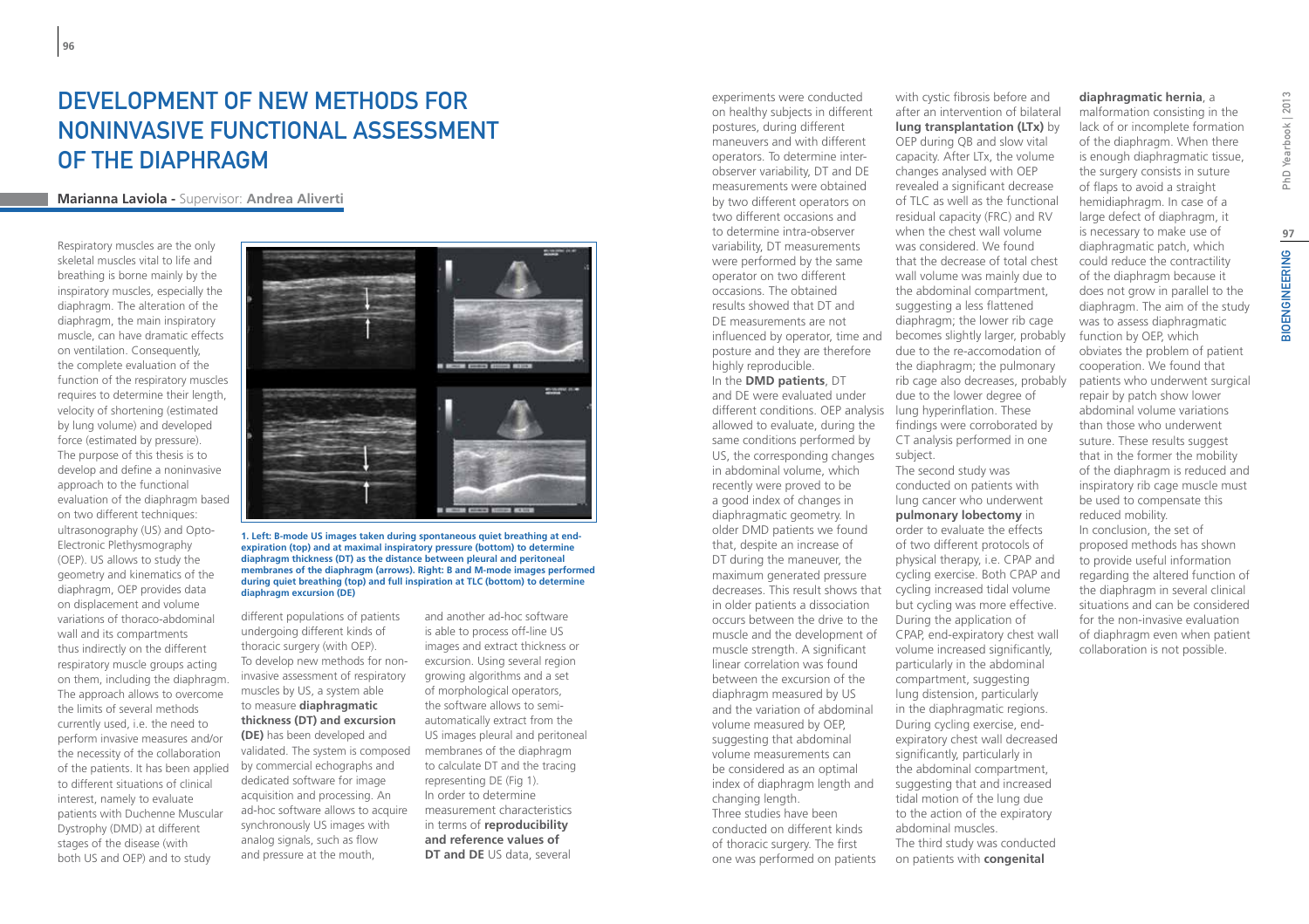## STRUCTURAL AND FLUID DYNAMIC ASSESSMENT of stenting procedures for coronary **BIFURCATIONS**

### **Stefano Morlacchi -** Supervisor: **Francesco Migliavacca**

This project has been developed at the Laboratory of Biological Structure Mechanics (LaBS) of Politecnico di Milano within the Bioengineering PhD program. Its main scope is the implementation of both structural and fluid dynamic engineering methods able to provide a better understanding of the biomechanical alterations induced by stenting procedures for coronary bifurcation. The contents of this thesis are divided in six main chapters that are presented according to the following outline.

Chapter 1 introduces the clinical problem of atherosclerosis in coronary bifurcations and underlines the importance of better investigating the biomechanical effect of stenting procedures on coronary arteries. Coronary bifurcations are a very atheroprone environment mainly due to their specific hemodynamic sequential implementations conditions characterized by recirculation and stagnation zones. Moreover, the role of biomechanics is also relevant in the development of post-stenting clinical drawbacks such as instent restenosis or stent thrombosis. Many conventional and dedicated approaches involving one or two stents are proposed in the literature and reviewed in this chapter to highlight their main features and limits. At present, none of them can be considered as the gold standard technique

research in this area. Chapter 2 reviews the current state of the art of numerical modelling of stenting procedures,

highlighting the main advantages,

proving the necessity of further

current applications and potential future developments. In particular, numerical methods have the potential to complement the results obtained with traditional clinical studies with advantages in terms of reduced costs, high flexibility and ability to assess important biomechanical quantities. Deeper attention is here paid to those studies involving complex geometries such as curved vessels or coronary bifurcations that are characterized by lower clinical success rates and still represent an open clinical issue. Structural, fluid dynamics and drug elution models are described separately even if most of the newest studies involve of these numerical models responding to the accepted evidence of the multifactorial nature of this topic. In this light, the main scope of this work is the implementation of a sequential structural and fluid dynamic numerical method (Fig. 1) able to simulate stenting procedures (Chapter 3). The commercial finite element code Abaqus is used to simulate the stent deployment in atherosclerotic coronary arteries. Preliminary analyses are

implemented to simulate the stent insertion in complex and tortuous patient specific geometries as well. Subsequently, the final geometrical configurations are used to define realistic fluid domains and perform transient fluid dynamic simulations with the commercial software Ansys Fluent. For sake of clarity, a stenting expansion in a simplified curved atherosclerotic coronary artery with no branches is taken as an example while three case studies involving coronary bifurcations are discussed in Chapter 4.

In the first study, a new tapered balloon is proposed to improve the final kissing balloon inflation within the provisional side branch approach. This novel device aims at reducing the overexpansion provoked by the simultaneous inflation of two angioplasty balloons in the proximal part of the bifurcation and its negative biomechanical influence. In the second study, the most common singleor

double-stenting procedure involving conventional devices are simulated and compared in terms of several structural and hemodynamic quantities. Lastly, a new dedicated device designed to facilitate the double-stenting culotte technique is investigated highlighting its main advantages and drawbacks. This example shows how dedicated devices may be the next revolution for



**1. Example of sequential structural and fluid dynamic numerical model implemented to investigate a double stenting procedure for coronary bifurcations**

stenting procedures in coronary bifurcations.

Since lack of accurate verification and validation processes is the current major limit of numerical methods, a comparison between digital particle image velocimetry measurements and structuralbased CFD predictions of blood flows is presented in Chapter 5. Both stented and non-stented coronary bifurcation models are examined to highlight the influence of different bifurcation angles and stenting procedures (Fig. 2). This work is carried out in collaboration with Aether Lab of Virginia Tech where I spent five months of PhD program. Beside the intrinsic differences and modelling assumptions of the two approaches, both CFD



**in the transversal plane after the T-stenting technique with protrusion (T-PR). The experimental DPIV measurements are shown on the left, while the CFD results are reported on the right**

and DPIV analyses proved to capture the main features of the fluid flows. Nonetheless, both approaches still require a challenging direct validation against in vivo measurements to fully demonstrate their ability to describe the existent hemodynamic of coronary flows. Lastly, the use of highly idealized geometries is the main cause that currently restricts the routine application of computational models in the clinical field. In this light, a feasibility study where two real clinical cases are simulated by means of finite element models is presented in Chapter 6. Image-based reconstructions are created by the Universitat Pompeu Fabra in Barcelona combining the information from conventional coronary

**3. Image-based finite element simulation of a real clinical case. Steps of the final numerical simulation: A) Angioplasty procedure with a 2.5 mm balloon expanded at 13atm; B) Expansion of an Endeavor stent across the distal bifurcation with a 2.75 mm balloon inflated at 12 atm; C) Deployment of a second Endeavor stent across the proximal bifurcation with a 3.0 mm balloon at 14 atm; D) Final geometrical configuration at the end of the stenting procedure**

angiography and computed tomography angiography while structural finite element models are implemented by means of the ABAQUS commercial code following the main modelling techniques presented in Chapter 3 (Fig. 3). In summary, this work proved the feasibility of patientspecific numerical models that uses image-based reconstructions of coronary bifurcations and is able to replicate real cases of stenting procedures. These results may be considered a step forward towards the routine application of such models in the clinical field.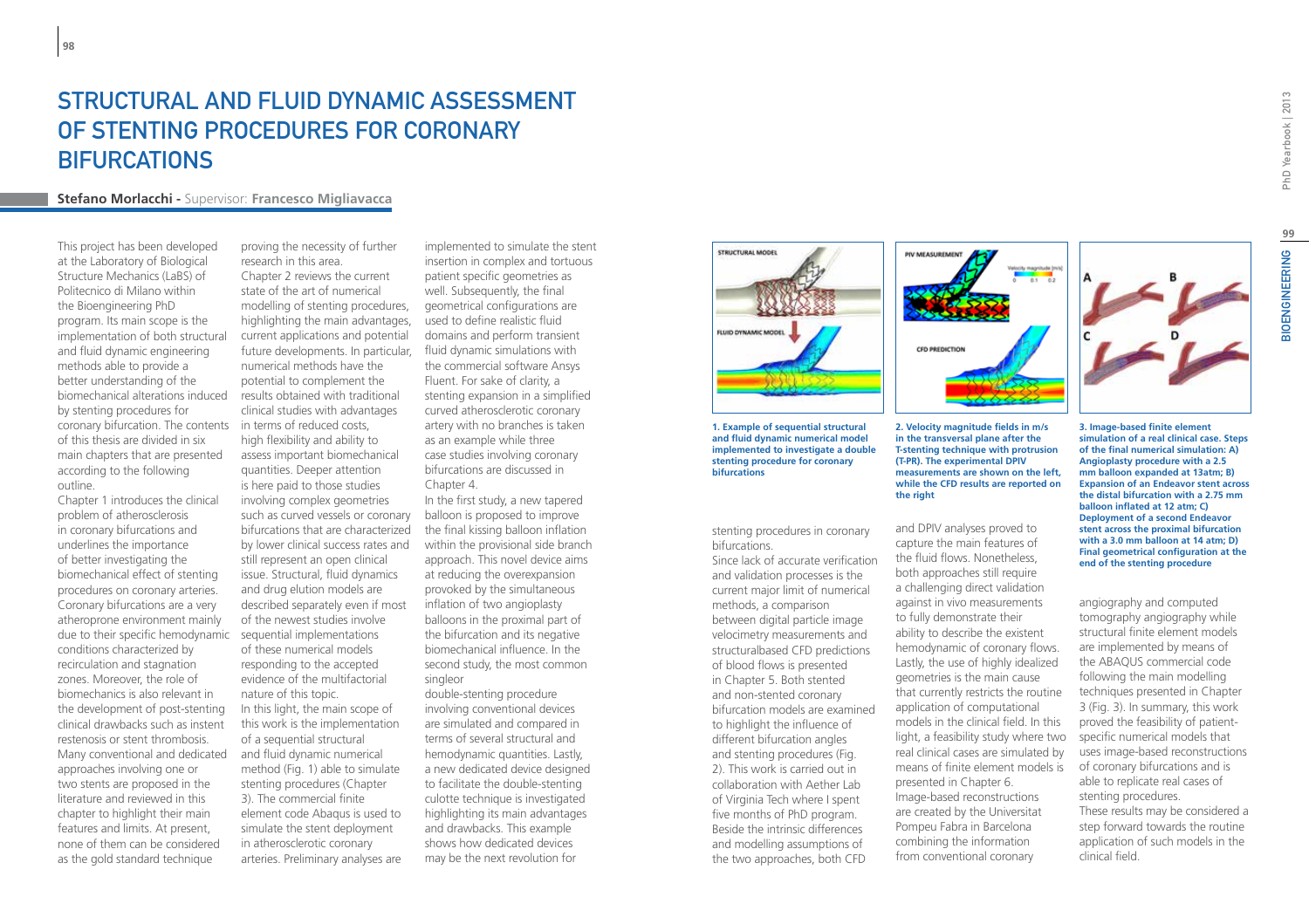### Design of microfluidic-based microarrays for rapid, efficient single-cell isolation

#### **Francesca Nason -** Supervisor: **Federica Boschetti**

Stem cells have a prominent position in the regenerative medicine because of their unique ability to undergo self-renewal combined with the capability to give origin to numerous differentiated cell types, including progenitor and effector cell populations. In fact, upon necessity, stem cells can be stimulated to expand and to differentiate into a specific cell type, thus tissue-engineered surrogate parts can then be constructed and used surgically for the purpose of repair. However, the lack of an intrinsic capability in traditional cell culture protocols for high throughput assessment of changes in the properties of individual cells within a population, in the absence of experimental robotic culture systems and integrated Flow Assisted Cell Sorting, represents a significant limitation in the field of stem cells, where researchers and industry require knowledge of the definitive status of cell phenotypes during each stage of expansion, maturation, or differentiation. To understand the impact of a stem cell initial phenotype on subsequent fate decisions, including proliferation, self-renewal, differentiation, and apoptosis, and hence, potentially, their ultimate therapeutic potential, studies at the single cell level are necessary. In this work, the design, prototyping

and characterization of a microfluidic device for single cell isolation is proposed. Numerical modeling in combination with an experimental campaign was adopted to systematically optimize the device architecture, single cell trapping and onchip culture performance. The design concept requires the resistances along a section of the serpentine (main) channel that encourages fluid to preferentially flow through a connecting channel between two adjacent curved sections of the main channel, but only in the absence of a cell being lodged in this connecting channel. A particle or cell being transported along the main channel is thus preferentially forced to enter the trap and thereafter the dominant flow path is that of the main channel, until the next open connecting channel is reached (Fig. 1). This approach proved to be really successful since does not require the use of sophisticated machinery for the operation and standard microfabrication techniques can be adopted for prototypes realization. 2D numerical simulations of flow through the device were carried out aiming to confirm the hydrodynamic conditions, determine the geometrical parameters that impact the flow,

a microfluidic chip with enhanced and the experimental conditions establishment of differential flow minimizing at the same time the and pinpoint a velocity regime at which the design fails. The prediction of the stresses acting on cells when flowing into microfluidic devices would allow the optimization of the design of the geometry configuration for cell trapping experiments that ultimately maximize cell viability and capture efficiency, duration the isolation process. Since this is a critical key point for the device application with cells, the numerical modeling of a deformable cell flowing in the microdevice with was carried out. In particular, to study the evolution of liquid capsules in micro channels a hybrid boundary integral/immersed boundary method coupled with a spectral discretization of the membrane surface was adopted. This numerical model was implemented within NEKTON, an open-source computational fluid dynamics solver written in Fortran77/C. Several parameters were identified in the literature according to the capsule model adopted, the shear elastic and the bending modulus. Unfortunately, it was possible to simulate only the first part of the path followed by the capsule; in particular limiting the analysis to the point where the capsule stops within the trap. However, almost the entire path followed by the cell in the

microdevice was considered. Simulation of the cell trapping process confirmed that the path followed by the capsule is directed to the trapping channel without deflection towards the main channel. Moreover, the velocity regime chosen allows for condition designed was a safe handling of cell samples and ensures that cells are not distressed due to the flowing along complex geometries with L-bends and changing of section of the microchannels. In fact, with regard to the portion simulated, the maximum pressure applied to the cell is around 0.1 Pa which can be assumed as acceptable when handling living cells. Finally, prototypes microfabrication, characterization and the experimental tests were carried out. A soft-lithography technique was adopted for microfabrication. For experiments, purified human bone marrow derived mesenchimal stem cells (MSCs) were adopted. To validate the fluid dynamic field of the prototypes against the results of computational simulations, the microchannels fluid flow profile was obtained using micro Particle Image Velocimetry, an optical method of flow visualization used to obtain instantaneous velocity measurements and related properties in fluids. Experimental tests to assess the efficiency

and the selectivity of single cell trapping on 100 trap microfluidic chips were carried out. From these analyses it was possible to confirm the fluid dynamic field calculated by CFD simulation: the hydrodynamic verified to be favorable to the trapping process. Results of trapping experiments with rigid polystyrene microbeads and MSCs showed that trapping efficiency may vary depending on the trap geometry (from 20% to 100% of filling). The composition of the filled traps was also analyzed at the end of the capture process. Given the computational and experimental results accomplished, it was possible to identify the most efficient trap shape among the ones tested. Moreover, selectivity tests demonstrated the possibility to adopt such devices also for applications where a sample contains two different cell populations, given that they have different sizes and/or mechanical properties. Finally, the working principle of the complete trapping/shunting device was demonstrated with an experiment one trap unit using microbeads, being able to shunt a rigid particle off trap after the capture and culture it in a separate well. However, the devices must be optimized for each cell type and designed in accordance with the trap

**101**

#### **1. Working principle of the hydrodynamic trapping of single cells: (a) trapping mode and (b) bypassing mode**

 $n$  1

**Printed Printer** 

**BODITAL** 

Rraak<br>-{Wi-

**Succession** 

**Brown Brown** 

b)

size to cell size ratio. This innovative research is among the first to couple numerical simulations and experiments to accurately investigate cell behavior in flow in a complex geometry in order to optimize the design of effective microdevices for cell isolation. This would help optimizing the operating conditions as well as the geometrical parameters for cell manipulation/culture micro-devices, to ensure the cell viability and ultimately improve such high-throughput microdevices, which still represents of the most significant challenges in the field of stem cells.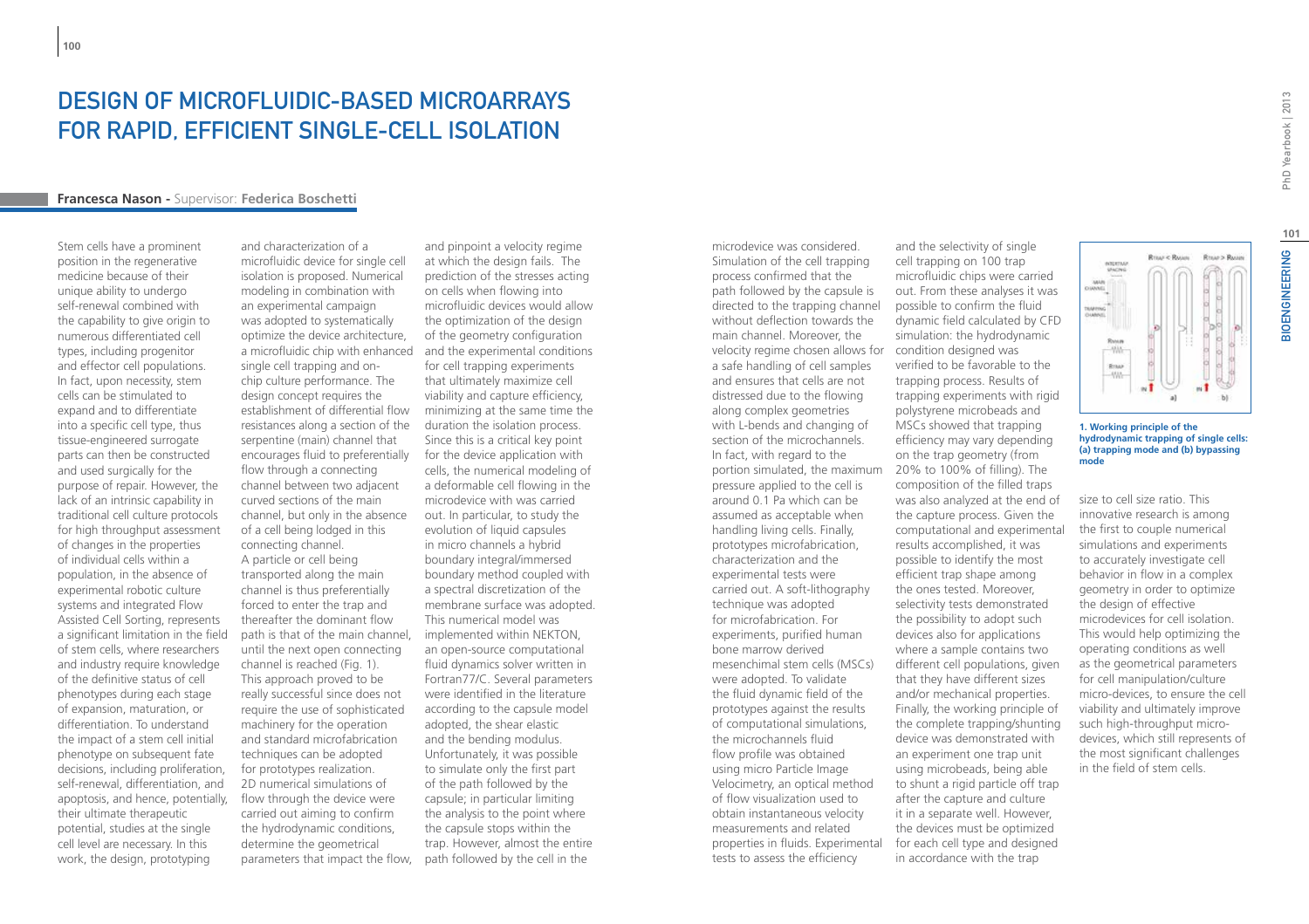# Design optimization and thrombogenicity evaluation of blood recirculating devices for cardiopulmonary bypass

### **Alessandra Pelosi -** Supervisor: **Alberto Redaelli**

The present work describes a comprehensive multiscale computational fluid dynamics (CFD) approach for the design optimization and blood damage minimization of cardiopulmonary bypass (CPB) devices, with specific application to a prototypical hollow-fiber membrane oxygenator with an integrated polymeric heat exchanger.

Blood oxygenators (OXY) and heat exchangers (HE) are commonly used in CPB during open heart surgery to regulate the proper arterial blood concentrations of O2 and CO2, and to shorten the time required to cool the blood prior to surgery and to rewarm it after surgery. The most common type of OXY and HE in use are composed by microporous polymeric hollow-fibers. The flow of blood within the interstitial space between the fibers, together with the presence of vortices and blood recirculating areas, induce non-physiological flow patterns, that may lead to blood damage (hemolysis and thrombosis). The evaluation of the thrombogenic risk associated with extracorporeal membrane oxygenators should play a critical role into their preclinical design process. The two main flow-related factors inducing blood damage have been experimentally shown to be shear stress and exposure time.



**1. a) 3D CAD drawing of the device. b) Internal core and external shell surrounding the heat exchanger fiber bundle**

The design process of CPB devices should account for both macroscopic aspects (e.g. minimization of the pressure drops and stagnation areas) and microscopic aspects (time history of the stress acting on blood particles) affecting their behavior. The macroscale performances The present work highlights the importance of computational modeling in the early stages of the design optimization of CPB devices as an effective tool to get fast, accurate and complete results as opposed to the classical empirical approach. A CFD based approach, supported by experimental validation, was applied to the following purposes: (i) to quantify pressure drops, heat exchange efficiency, blood recirculating areas, velocity for the heating module were pattern and stress distribution for different working conditions and/or for different design solutions, with increased time/

cost efficiency; (ii) to quantify the flow-induced thrombogenic risk of the device; (iii) to obtain concise indices that synthesize the trade-off between risks and benefits, that could accelerate the manufacturing process. of a prototypical hollow-fiber OXY with integrated polymeric HE (fig. 1) were analyzed through CFD, focusing on hemodynamic (i.e. pressure drops and vortex formation) and thermodynamic (i.e. heat exchange efficiency) parameters affecting the performances of the device during CPB. CFD simulations were coupled with experimental tests for results validation. New design solutions introduced to improve the device performances and blood stagnation area were minimized. Flow-induced platelet activation

was investigated to assess the thrombogenic risk of the device. A fully-coupled Lagrangian approach was adopted to infer the trajectory and the shear stress loading history experienced by platelet-like particles in the entire device and in a periodic elementary subunit of the fiber bundles. The loading history was incorporated into a damage accumulation model in order to estimate the platelet activation state (PAS) associated to repeated passes of the blood within the device.

The level of platelet activation was quantified through in vitro experiments performed at the Biofluids Laboratory of the Stony Brook University, NY. Human platelets were exposed repeatedly to selected shear stress loading waveforms obtained from the CFD simulations (fig. 2), using a computer-controlled Hemodynamic Shearing Device. The evaluation of the PAS was performed using an acetylated prothrombin-based assay to quantify the rate of thrombin generation. Experimental results were compared with numerical predictions of PAS, obtained using different damage models, in order to verify their accuracy in the prediction of the thrombogenic risk. A parametric analysis was performed to investigate the trade-off between heat transfer efficiency, pressure drops and flow-induced blood damage for different fiber arrangements in periodic computational models of progressively packed elementary fiber beds. Blood damage models, based on a Lagrangian stress-based formulation, were used to predict the extent of platelet



**2. Workflow of the coupled numerical and experimental methodology adopted in this study**

activation and red blood cell damage. This analysis was conducted varying different geometrical parameters (i.e. inter-array distance, fiber inclination angle, inter-fiber distance) and for different flow conditions (i.e axial and cross flow).

Results highlighted the presence of blood stagnation areas in the inlet section that significantly increased the activation levels in platelets remaining trapped in this region; a new design solution was proposed for the inlet section that consistently reduced the percentage of stagnation areas. A power-law relationship was obtained to determine the order

of magnitude of the platelet activation state with respect to the duration of the CPB. A wide set of fiber arrangements, accounting for both fibers density and orientation, allowed to assess the related hemolytic and thrombogenic risk, pressure drops and thermal efficiency in different flow configurations. These results represent a valid indication for the primary phase of the design optimization process of blood recirculating devices.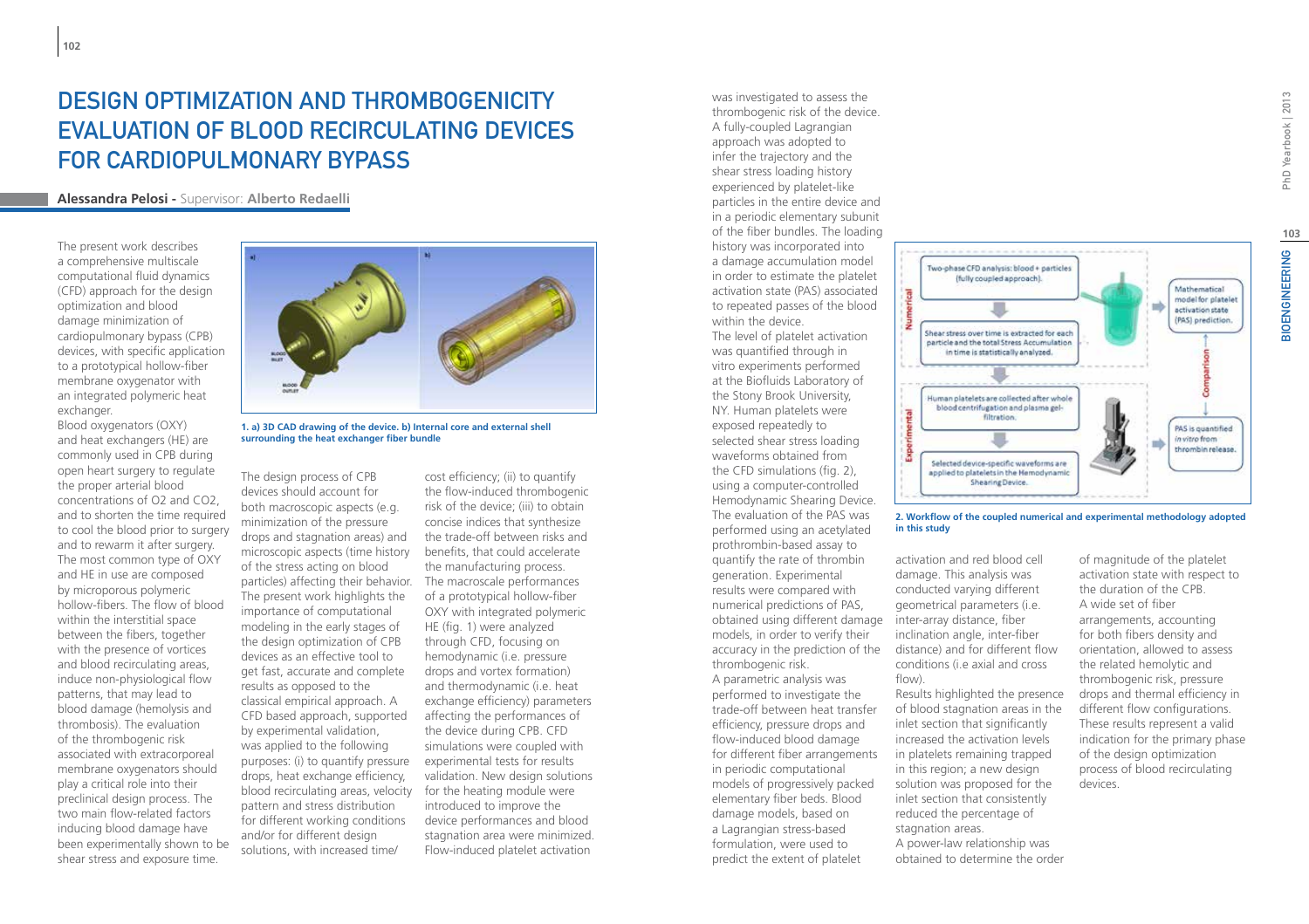## The Study of White Matter Microscopic Damage in Neurodegenerative Pathologies: Atlas-Based and fMRI-Guided Tractography

**Maria Giulia Preti -** Supervisors: **Maria Marcella Laganà, Nikos Makris**

#### **Background and Aim**

Magnetic Resonance Imaging (MRI) allows the in-vivo observation of brain tissues, permitting the evaluation of both gray and white matter damages occurring in neurodegenerative pathologies and other neurological disorders. While macroscopic tissue damage and atrophy are assessable with conventional MRI, advanced MRI techniques, such as Diffusion Tensor Imaging (DTI) and functional MRI (fMRI), are needed for a more accurate analysis of white matter microstructure and brain functional organization, respectively. Allowing the in-vivo virtual reconstruction of white matter tracts, tractography appears particularly promising in the study of pathologies in which brain disconnection plays a major role, such as Multiple Sclerosis (MS), Alzheimer's Disease (AD) and amnestic Mild Cognitive Impairment (aMCI), the transitional stage between normal cognition and AD. The applicability of this technique to pathological brains, however, still represents a matter of active research, due to the higher inter-subject anatomical variability regarding damaged tissues, causing difficulties in localizing and segmenting the structures of interest. Hence, strategies such as the use of reference templates of the



**1. Corpus callosum probabilistic atlas of an elderly population, (shown as a mask, probability threshold 0.5). CC1: orbital frontal, CC2: anterior frontal, CC3: superior frontal, CC4: superior parietal, CC5: posterior parietal, CC6L/R: left/ right temporal, CC7: occipital**

tracts, called tractographic atlases, are employed to assess the diffusion properties along white matter bundles in cases in which a reliable fiber reconstruction is difficult. Moreover, the integration of tractography with fMRI (i.e. fMRI-guided tractography) can help in overcoming tractography of reducing misregistration known limitations, like manual bundle segmentation, as well as permitting the combined study of anatomical and functional deficits. However, this technique a novel method of fMRI-guided has not been standardized in literature yet, in particular as far as a group analysis is concerned. The aim of this study was to introduce and validate methods of tractography in order to address white matter damages in neurological disorders. To this purpose, we meant to involve both the use of tractographic

atlases and the combination with functional activations from fMRI, in order to overcome the limitations of individual tractography. Specifically, we aimed at: 1) optimizing and clinically validating the procedure of atlas-based tractography with the objective artifacts and partial volume effects usually affecting atlas-based methods; 2) introducing and experimenting tractography allowing a group analysis.

### **Protocols and Results**

The first methodological development of this work consisted in the introduction of an optimized method of atlasbased tractography, aimed at overcoming the misregistration

inaccuracies usually concerning this technique. A fine tuning of the techniques of tractographic atlas construction and application was performed, comprehending an analysis of different registrations, averages, thresholding. The optimized method gives as a result tractographic atlases of probabilistic nature, that were constructed for the main white matter bundles and applied to different protocols. First, tractographic templates of the main white matter bundles for an elderly population, not available in literature yet, were created (example shown in fig. 1). Further, the first large-sample study (on 74 healthy subjects) of the Middle Longitudinal Fascicle, only recently discovered novel technique of group and investigated in humans, was performed and an atlas for this bundle was also provided. Two clinical applications of atlas-based tractography were explored, allowing to assess the clinical value of the procedure. The former consisted in the analysis of the corpus callosum in 19 subjects with amnestic aMCI and 37 with AD, and showed the capability of the atlas-based tractography to characterize the damage pattern was possible to highlight the of patients along this bundle. The latter regarded the analysis of the Cortico-Spinal Tract in 59 patients with MS at different stages and it demonstrated

the capability of the atlasbased method of assessing the specific neuro-motor damage MS patients, also distinguishing between the different disease stages.

The second considered methodological issue concerned the integration between fMRI and tractography, aimed at exploring the white matter connections beyond a specific functional activation. First, a preliminary work was performed on a case of corticobasal degeneration: in this context a proper tuning of fMRI-guided tractography procedure permitted the correct identification of the asymmetric brain damage characterizing this pathology. Then, a completely analysis was proposed, allowing to obtain an fMRI-guided ensemble (group) tract including the 3D trajectories involved in a specific task for a particular population. This method was clinically validated on 15 subjects affected by aMCI, 14 affected by AD and 14 age-matched healthy controls and successfully allowed to describe the different activation patterns for the groups (Fig. 2). In particular, it compensation circuits activated in the aMCI condition, both in white and gray matter, allowing to maintain a good brain functionality despite the brain

deficit. Further, an alternative approach of group analysis was proposed, aiming at labeling the cortical areas onto which specific white matter bundles are projected. The novel approach was preliminarily experimented for the Arcuate Fascicle, highlighting the intersections with Broca's and Wernicke's areas, coherently with previous findings.

#### **Conclusion**

Special MRI neuro-imaging methods concerning the white matter microscopic fiber structure and the functional response of cortical areas do offer high potentials in neurodegenerative diseases, but require specific tuning and integration tools. The present work has demonstrated and validated both the optimization of known protocols and also novel approaches in basically two directions: 1) construction of normal tractographic atlases and projection onto diseased brains; 2) integration of fMRI and tractography at individual and group level. Discussed results are promising towards an improvement of evidence based diagnosis, follow-up, and prognosis in neurodegenerative diseases.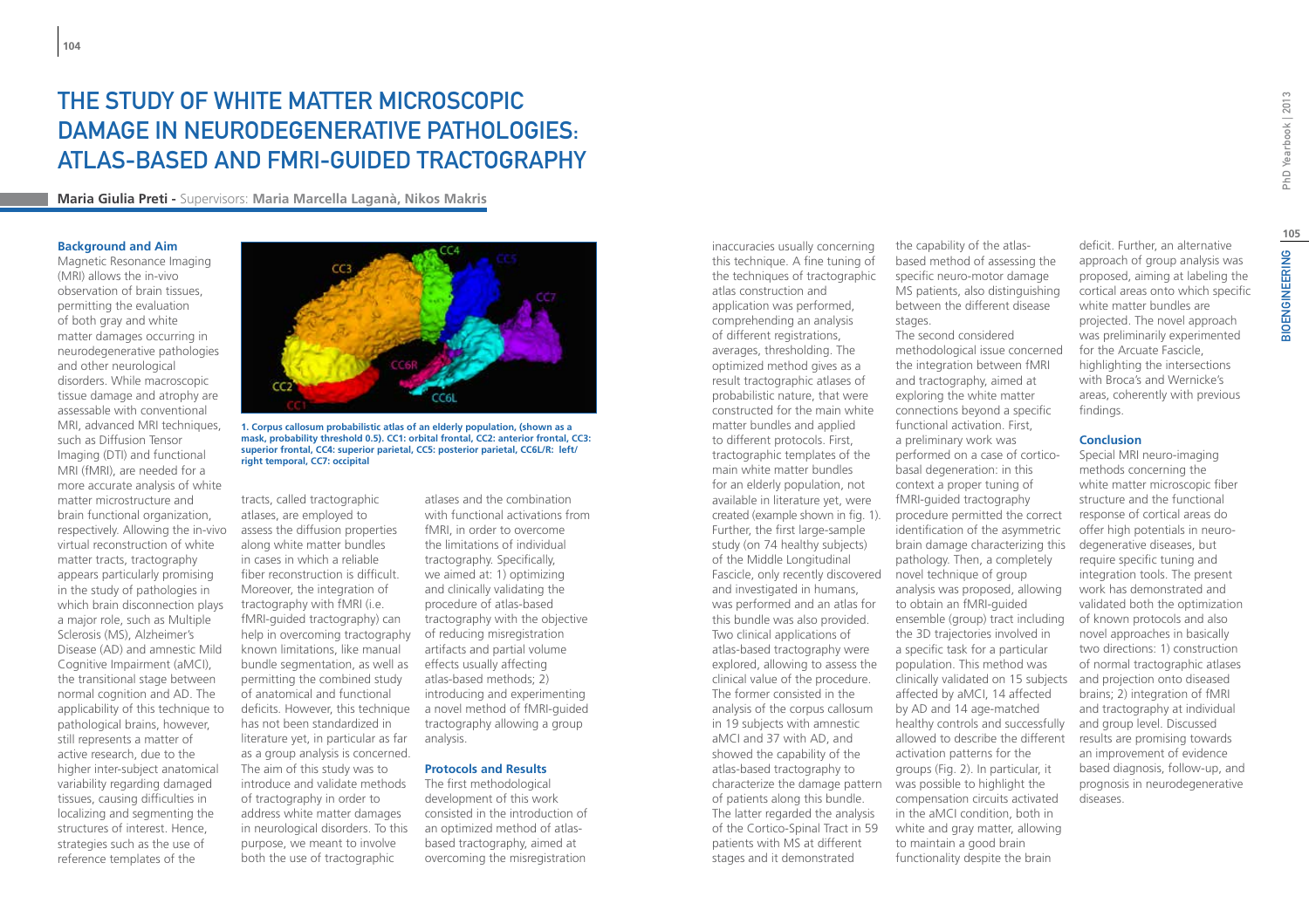## THORACO-ABDOMINAL ASYNCHRONIES: NEW INSIGHTS IN HEALTH AND DISEASE

#### **Rita Priori -** Supervisor: **Andrea Aliverti**

The respiratory muscles play a vital role, as they guarantee pulmonary ventilation. These muscles are an essential part of the ventilatory pump, which comprises also the chest wall and its three compartments, that is the pulmonary rib cage (RCp), the abdominal rib cage (RCa) and the abdomen (AB). During spontaneous breathing (SB) these compartments move as the respiratory muscles, namely the rib cage muscles and the diaphragm, contract. Respiratory muscle contraction in healthy subject is coordinated and the movement of the chest wall compartments during SB results to be homogeneous. Isolated contraction of a muscle group alone is able to guarantee ventilation, but it may also have undesired effects on the other compartments, such as asynchronous or even paradoxical inspiratory or expiratory movement, which cause ventilation to be less effective or even totally vain. A complete evaluation of the function of the respiratory muscle involves very invasive pressure measurements or requires patients' collaboration, however their severe condition often does not allow them to collaborate in performing demanding maneuvers. The aim of this thesis is the development of new indexes for chest wall kinematics analysis, and

more specifically chest wall asynchronies quantification, for the noninvasive assessment of respiratory muscle function in critical clinical situations whereby need of breath-by-breath it is not possible to perform invasive measurements. For this purpose, optoelectronic plethysmography (OEP), has been extensively used in this work, as this noninvasive technique provides a continuous and accurate measure of chest wall and compartmental volumes (RCp, RCa and AB). Compartmental volumes variations reflect the activity of the main respiratory muscles, which act on the three compartments, therefore the advantage of this technique is that it noninvasively allows the assessment of respiratory muscle function, without particular patients' collaboration. In this sense, the computation of compartmental asynchronies provides a unique information as asynchrony between RCp volume signals and RCa volume signals represents an index of rib cage distortion, while asynchrony between RCp volume signals and the AB volume signals is an index of relative coordination and activation between the rib cage muscles and the diaphragm. First in this work the reliability of the methods traditionally used for the quantification of chest wall asynchronies (Lissajous

figure and cross-correlation) has been extensively evaluated and new methods have been developed. To answer the quantification of chest wall asynchronies a new algorithm based on the assumption that compartmental volume signals can be fitted by a combination of sinusoids on a breath-bybreath basis (by least squares fitting), was developed. The phase shift among the two signals can be calculated as the angle of the transfer function between them. Compared to the traditional methods, least squares fitting resulted in a lower percentage error and has the advantage of the performance of a breath-bybreath measurement. For this reason this method has been extensively used in this work. A major aim of this thesis was to study chest wall asynchronies in some diseases that directly or indirectly affect the respiratory muscles such as chronic obstructive pulmonary disease (COPD) and Duchenne muscular dystrophy (DMD), which in their more severe condition lead to respiratory failure, in order to characterize thoracoabdominal motion in stable (baseline) conditions and have a well-matched comparison to healthy subjects. Specifically first we studied the effect of posture on asynchronous

chest wall movement in COPD. Measurements of phase shifts between RCp and RCa and between RCp and AB were performed with OEP during SB in of AB during expiration. This the seated and supine position. Changes in diaphragm zone of apposition were measured by ultrasounds and were correlated to compartmental volume variations. In this study we found that in COPD the changes in body posture induces substantial differences in the respiratory muscles' coordination. In seated posture COPD patients show asynchronous rib cage movement, while in supine diaphragmatic contraction always anticipates rib cage muscle contraction and rib cage distortion disappears. This loss of synchronization suggests that in COPD the diaphragm is able to shorten effectively in both postures and that in supine position diaphragm mechanics improves. Thoraco-abdominal asynchronies

were then studied during SB in Duchenne muscular dystrophy. Recently it has been demonstrated that chest wall kinematics analysis during SB is an important marker of the progression of the disease and of diaphragm impairment. The supine position was the posture in which it was possible to emphasize early signs of ventilatory problems. One hundred DMD patients aging from 4 to 30 years old were therefore considered to investigate if studying asynchronous chest wall movements could give better insights into progressive alteration of chest wall kinematics and muscle function. It was found that in DMD patients with increasing age

RCp progressively anticipates AB in generating tidal volume and that in older DMD patients there is a high paradoxical motion is a new index of progressive diaphragmatic weakness that not only evaluates the prevalent contribution in generating tidal volume, but shows how inspiration is started. These indicators are complementary to the assessment of respiratory function traditionally provided by spirometry and have the great advantage of not requiring patient's cooperation, motivation and coordination.

After having characterized chest wall asynchronies in COPD and DMD in stable conditions, we studied chest wall asynchronies in the same diseases in clinical situations of interest, during which the measure of chest wall kinematics is not obvious, such as during exercise before and after intervention by lung volume reduction surgery (LVRS) in COPD patients and during weaning from mechanical ventilation. In selected patients with COPD,

the decrease of lung volume following LVRS leads to several beneficial effects, including the ability of the inspiratory muscles to generate force and exercise performance. We studied COPD patients before LVRS, 1 and 3 months after surgery by OEP at rest and during an incremental test on a treadmill. During SB and the different treadmill speeds, there was an improvement of the synchronism between RCp and AB, with respect to the preoperative condition in both post-operative phases. The paradoxical movements of the chest wall, which characterize

BIOENGINEERING PhD Yearbook | 2013 The synchrony between RC and AB is improved not only during ventilation. Respiratory muscles **107BIOENGINEERING** volume were measured by OEP

spontaneous breathing.

patients with COPD, are reduced in patients that undergo LVRS.

SB, but also during exercise. Finally we studied if chest wall kinematics can be a useful indicator of successful weaning from mechanical

impairment is an important determinant of the need for mechanical ventilation (MV) in difficult-to-wean patients. The contribution of RCp and AB volume changes to tidal

in difficult-to-wean patients, during MV and SB at three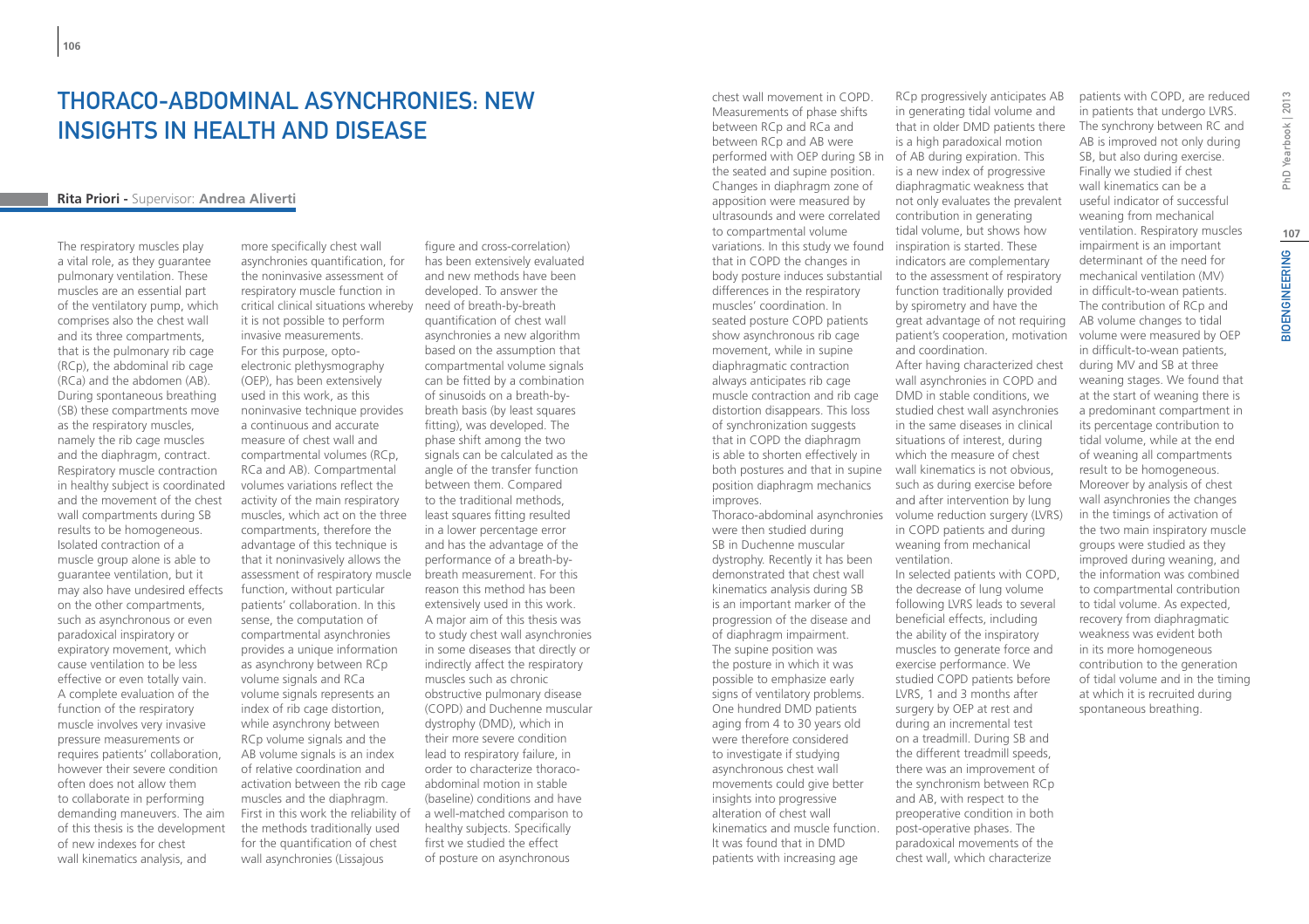## Independent Component Analysis Applied To The Study Of The Connectivity Networks In Functional Magnetic Resonance Imaging

**Marta Re -** Supervisors: **Anna Maria Bianchi, Gianluigi Reni**

#### **Introduction**

Although current knowledge of the structure and function of the human brain is substantial and growing fast, there are still many unclear points and functionalities that have to be explored more in details. The study of the brain connectivity is crucial to elucidate how neurons and neural networks process information and thus to have a better explained vision of the brain. Thanks to the functional Magnetic Resonance Imaging (fMRI) technique it is possible to understand how the brain and his connectivity works, in terms of its physiology, functional architecture and dynamics. Independent Component Analysis (ICA) is a signal processing technique to solve the blind source separation (BSS) problem in a data-driven approach. Using the ICA method applied to fMRI, it is possible to record signals related to the neural activity of the human brain, to highlight signal covariations in networks of brain regions and to separate networks. ICA has been used with success in several fMRI studies but some problems in the adoption of ICA and many questions in term of brain functions and connectivity remain to be well explained. Aim of the Work The aim of this work is to develop a new method that

permits, using ICA method, to identify cerebral networks involved in different fMRI experiments and to do behavioral and statistical tests on selected brain activities. My method not only permits to decompose signals in different contributes, but also to maximize the signal to noise ratio by utilizing a selection of time windows and to focalize the attention on specific cerebral areas. To have a good explanation of the differences that may occur in fMRI studies, I will apply my method on two different fMRI tasks.

#### **ICA in a Working Memory fMRI Task**

Working memory load has marked effects on regional neural activation, but the mechanism through which working memory (WM) load modulates brain connectivity is still unclear. During a working memory task, two of the most involved networks are the default mode network (DMN) and the working memory network (WMN). The aim is to use the time course of the two most involved networks default mode network (DMN) and the working memory network (WMN), selected by means of the ICA, for studying how these networks are involved with the complexity of the task and the phase (encode, maintenance

and retrieval) and how, in these networks, complexity and phase are correlated with reaction times. Fifteen healthy young adult were involved in a 3T MR protocol that consisted of one anatomical sequence and three functional acquisitions. During the fMRI acquisition, the subjects performed a delayed spatial working memory paradigm presented with three levels of difficulty. FMRI images were preprocessed and coregistered with the anatomic data set. From the obtained maps of the total ICA group analysis were selected two Independent Components (ICs) containing the WMN (1 and 2) and one the DMN. The ICs time course was considered in three time windows (for each WM phase) selected taking into account the hemodynamic response (by delaying the windows) and corrected with a baseline value. Mean values of the ICs where examined and the correlation between these and the response time was estimated. A 3x3 two-way ANOVA on Fisher transformed correlation was conducted to test the variation on the complexity of loads, phases and runs. The results show that DMN mean activity is negative while WMN1-2 mean activities have opposite behaviors regarding the phase, but similar concerning with the complexity (WMN1 is

more involved in the first part of the mnemonic phase while the WMN2 is more involved in the last WM phase). DMN shows a reduction of the correlation from encode to retrieval, instead of WM1-2 where it grows. The ANOVA showed significant variation for the phases over all the subjects in WMN1-2, an interaction of the variation of phases and runs in WMN2 and loads in DMN. In conclusion, this study shows that, by means of ICA, it is possible to isolate networks of connected regions and relate their time courses to task phases and behavioral performance.

#### **ICA in a Visual Stimulation fMRI Task**

Prematurity is a condition of significant emotional stress for both, children and their mothers. Even if the effects of prematurity on mother's emotional reactions have been extensively investigated, no study has yet analyzed the possible neuro-functional associated effects on mothers of preterm infants. The feelings experienced by the infants' (preterm and full-term) mothers could be studied by analyzing the Posterior Cingulate/ Precuneus (PCC) and the Medial Pre-Frontal Cortex (MPFC), the most DMN's areas involved into the maternal care and empathy. The purpose of this study is thus to apply the method developed in the previous chapter to select the MPFC and the PCC regions and, by use of their time ROIs, differences between own course, to study their behavior. Eighteen mothers of full-term and preterm infants were involved. The 3T MR protocol consisted of one functional

a interaction of phases, runs and for the two groups of mothers sequence, where mothers were shown novel face images of their own and unknown infants in different emotional states (happy, neutral and distressed), and one anatomic sequence. The images were preprocessed and analyzed with the ICA method. Thus, from the DMN IC, two Regions of Interest (ROIs) for PCC and MPFC were drawn both for all the mother and separately. The signal of the ROIs was decorrelated from all the ICs that did not show the DMN and corrected with a baseline value. This signal was also deconvoluted into six signals (types of images shown), corrected for the zero values, averaged and then analyzed. Signals were also tested in two different time windows, taking into account the hemodynamic response. T-tests and a 2x2 two-way ANOVA analysis, both in windows and in averaged signals, of all the subjects was conducted to investigate main and interaction effects. In PCC ROIs there is not difference between groups of mothers while in the MPFC ROIs mothers of preterm infants show a mean signal that is always greater than zero and it is also greater when images of their children are presented, compared with unknown children. This is also significatively higher of the signal of the other mothers in case of view of their children. In mothers of full-term infants the mean signal is always below zero and quite unchanged. In PCC

> and unknown is more marked than in all the time courses while in MPFC ROIs is less marked. The ANOVA also shows that there is a main effect of the type (own

or unknown child) in MPFC only for the mothers of preterm infants, while in PCC it is for all the mothers. In conclusion, this study shows that, by applying and changing the method developed in the previous work, it is possible to isolate networks of connected brain areas, select ROIs and analyze their time courses.

#### **Conclusions**

In my work I showed that this method, by focus in restrict temporal windows, exhibited greater signal and permitted to evaluate trends and correlations with behavioral performances. With this process, I was able to examine both the signal course into the entire networks and in selected ROIs. I have demonstrated that this process has given positive results when applied to different fMRI stimulations and has the capacity of adapt to diverse conditions. Infact, it fits very well both a stimulation with separate trials, and a stimulation with no separation between stimuli. I have thus shown that this method is stable, repeatable and can adapt to different task conditions and can be applied to all the types of fMRI experiments. For all these reasons, it is a powerful method for the study of the cerebral networks.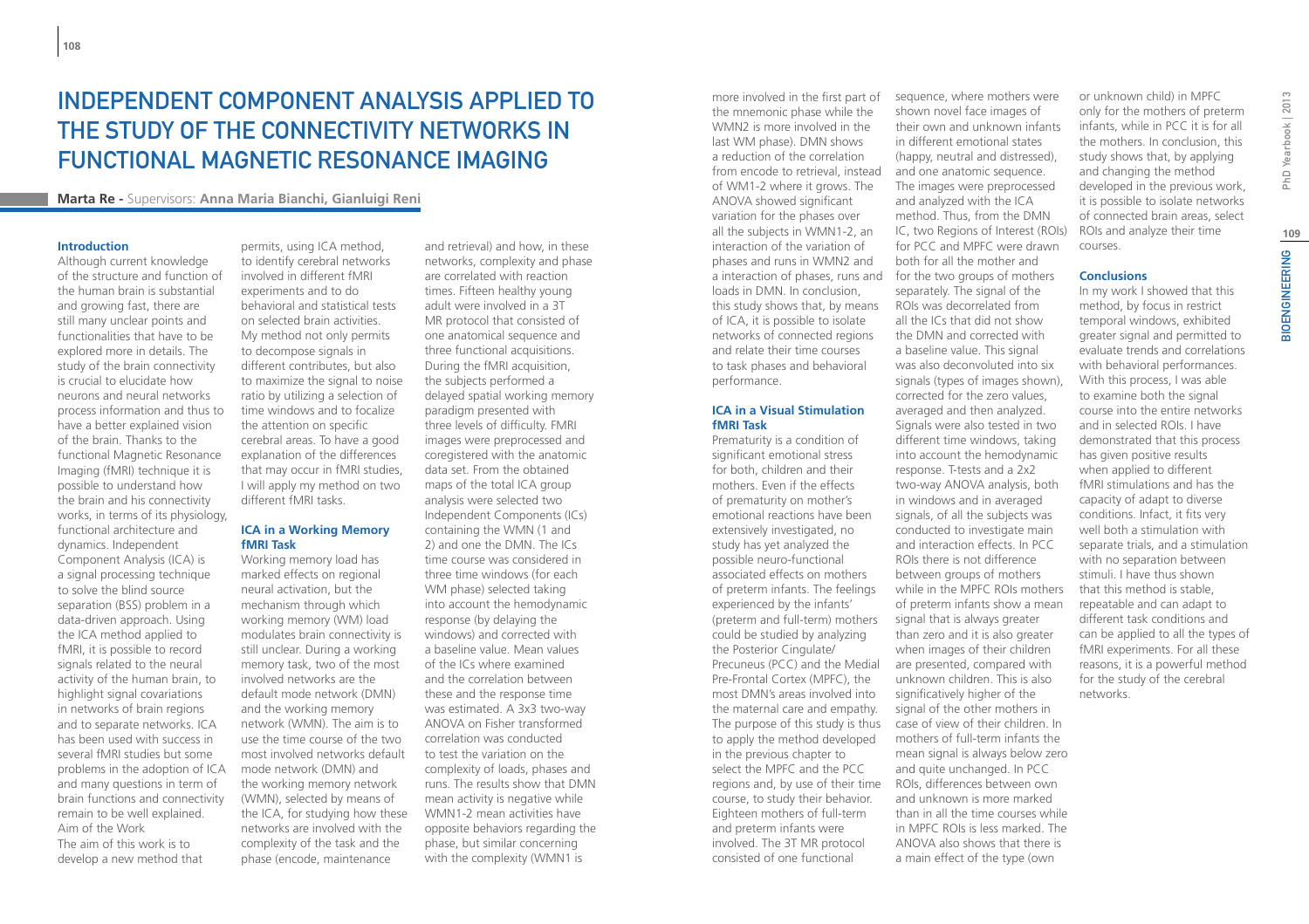### A study of coronary clot removal BY MEANS OF ASPIRATION CATHETER

#### **Sajjad Soleimaniamiri -** Supervisors: **Gabriele Dubini, Giancarlo Pennati**

The coronary arteries supply blood and oxygen to the heart tissues. If this flow becomes blocked, the downstream part of heart muscles begins to die. This leads to the heart attack and myocardial infarction (MI). The coronary arteries can become blocked by plaques which are the results of a slow process along the years called atherosclerosis. Although a coronary vessel is seldom completely blocked by a plaque, a complete blockage may happen if a clot (a result of hemostasis following tissue injury and abnormal vessel wall repair) lodges on the area. Furthermore, the plaque may also rupture and move and potentially cause a complete blockage.

If the coronary vessel is blocked with a clot, several methods are available to tackle the issue: the coronary vessel could be treated with clot busting medicines or clot removing devices. In clot busting methods pharmacological methods are used to dissolve the clot. In the case of clot removing by means of devices, a very thin tube is guided toward the occluded vessel to mechanically remove the clot. Removal can occur according to different methods, including breaking down the clot and aspirating it. The most reliable method is based on the usage of coronary

aspiration catheters. The aspiration catheters remove the clot only through the aspiration force. This method is the most preferred one as it has high effect and minimal clinical drawbacks. Although the results of aspiration catheter deployment

have been investigated in a number of clinical trial studies, the quantitative prediction and comparison of catheter performances is also important in terms of aspiration ability. The main aim of the current study is to address this issue. More precisely, the purpose is to find out how an aspiration catheter aspirates a clot when used in different scenarios. In fact a wide range of aspiration catheters are available for the percutaneous coronary intervention (PCI) purposes. These catheters mainly differ in their geometry and design. In this thesis the effects of the geometrical differences are studied with regard to a number of catheters. The geometrical differences include size, tip shape, lumen diameter and hole design. The study of catheter geometrical parameters is combined with that of clot mechanical properties, which is a very important factor for the success of PCI for clot removal. To model the clot aspiration via coronary aspiration catheter, the first step was to define

clot rheology. Ideally the blood should be collected from healthy human donor and rheology measurements immediately started. In practice the access to appropriate human blood is restricted and, furthermore, immediate rheology measurements right after blood collection are not feasible. Indeed, in this study the rheology measurements were based on porcine blood. The collected blood was anticoagulated and preserved in room temperature until transferred to the rheology laboratory where, after adding appropriate quantity of coagulation, the rheology of blood during clotting was measured. The choice of relying on properties of porcine blood clot as an alternative for human blood is reckoned reasonable due to the fact that in general porcine blood is similar to human blood in terms of structure, hemostatic properties, coagulation and ADP. However, there are still differences, for example porcine clot is hypercoagulable comparing to human blood. In order to measure rheological properties of clot, two types of measurements were performed: static measurements and dynamic measurements. In static measurements the blood is exposed to shear strain or shear stress in order to measure

the viscosity. This method is a direct approach to find the clot viscosity, but suffers from several drawbacks. First, the blood is exposed to high shear strain. Second, the in vivo clotting procedure includes the formation of fibrin network, but static measurements may easily rupture this network and cause unreliable measurement. The dynamic rheology measurements, on the contrary, are much more reliable, as they are less likely to rupture the clot structure. In this study several

measurements were done on incipient clots or clots which were initially exposed to mechanical precondition. The mechanical precondition was defined based on the frequency and shear strain as well as time period the clot had been exposed to, before the start of rheology measurements. The results indicated that the clot behavior is shear thinning and that can be described with a power law correlation. In order to model clot aspiration through a coronary aspiration catheter, a generic catheter was considered. Both clot and the aspiration catheter were coronary artery (LCA) close to the first bifurcation. By applying the pressure difference between the vessel outlets and catheter outlets, the clot position and

movement was studied over time.

modeled in a segment of the left Moreover, the catheter with side To investigate the role of catheter geometry including tip diameter, tip shape, size, location and number of holes as well as clot rheological characteristics, a number of simulations were performed. The ease of insertion and minimal results indicated that in many cases part of the clot become trapped between the catheter wall and the vessel. Presence of lateral holes may enhance clot aspiration, in particular by aspirating part of clot which could not be aspirated by the main front hole. However, the presence of lateral hole played a negative role in many cases, due to the fact that holes may enhance aspiration of blood rather than clot. Indeed the hole design (location and size) is an important factor in clot aspiration performance. Only the holes located close to the trapped clot will enhance clot aspiration, while the holes located far from it will weaken clot aspiration performance. Furthermore hole size should be large enough to enhance the aspiration of trapped clot, however preventing aspiration of blood only. holes has better performance for fresh clot (exhibiting lower viscosity) while older clots (with higher viscosity) should be preferentially treated with

catheters without side holes. With regard to the tip design. the simulations indicated that the catheter with a rightangle tip performs better on clot aspiration, although most of the commercial catheters feature a beveled tip, due to the penetration force.

The study on the role of pressure difference showed that the it actually affects catheter performances depending on the viscosity of the clot. The catheter internal diameter has a great impact on both clot aspiration speed and success of complete aspiration. The final part of the work was related to the experimental characterization of different models of a commercial manual aspiration catheter provided by Invatec S.r.l., Roncadelle, BS, Italy. The performance of the catheter Diver C.E. MAX is much better than the other two aspiration catheters: Diver C.E. KIT and Diver C.E.. However this difference is more evident when the viscosity of fluid increases.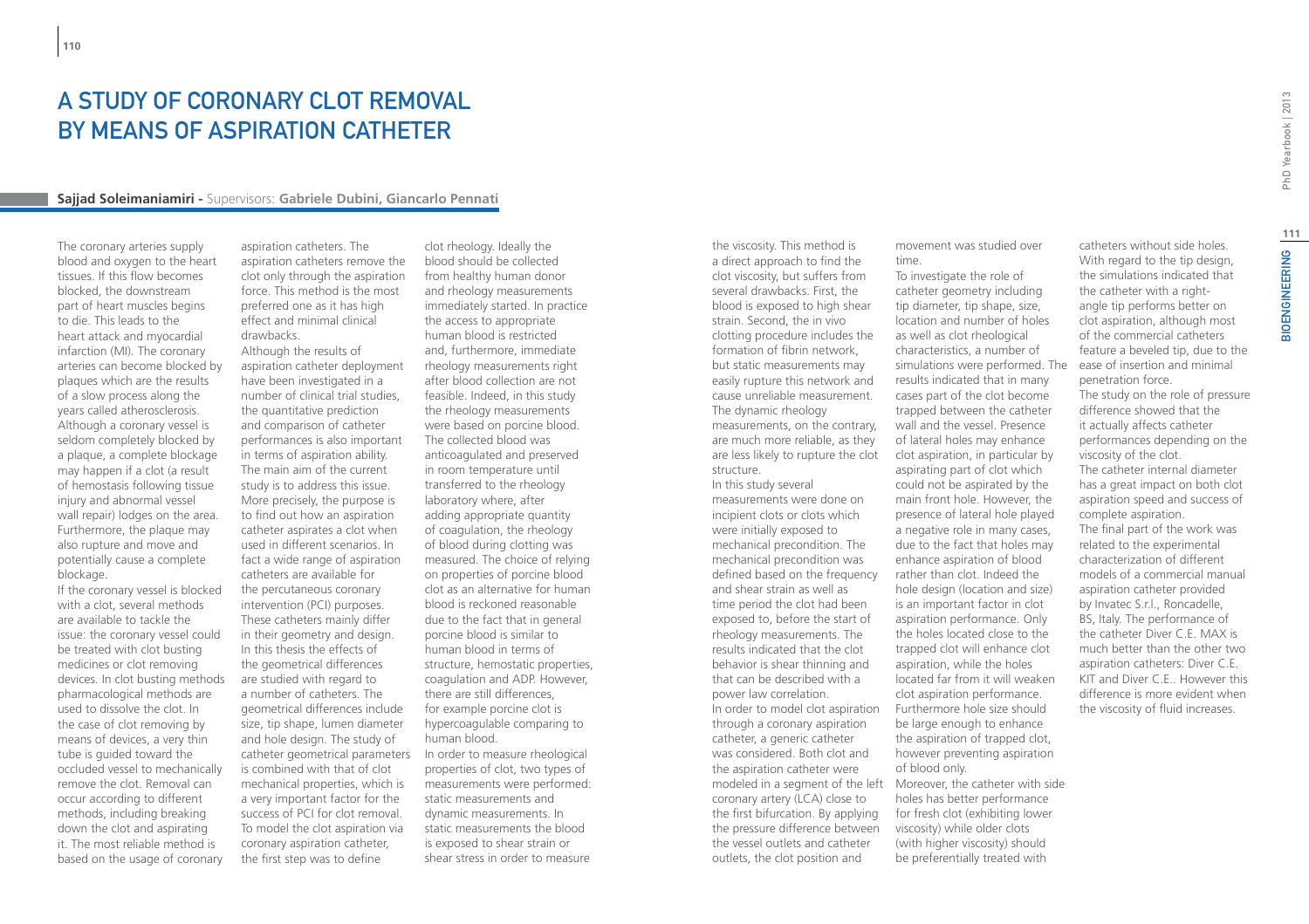## BI OOD SHIFTS FROM THORAX TO EXTREMITIES. methods and applications

### **Barbara Uva -** Supervisor: **Andrea Aliverti**

The splanchnic vasculature represents a significant reservoir of blood in the human body. It is known that increases in abdominal pressure (Pab) can displace blood from the trunk to the extremities but the effects of tidal breathing and expulsive maneuvers have not been studied and the abdomen has not been modeled as a circulatory pump. Recently it was possible, for the first time, to measure non invasively the volume of blood shifted from the splanchnic vasculature using an innovative technique namely the Double Body Plethysmography(DBP) developed at TBMLab of Politecnico di Milano. This is based on two different techniques: whole body plethysmography (WBP), which measures changes in body volume (ΔVb), quantifies the volume of air flowing in and out of the lungs, and the volume of gas compression or decompression and Optoelectronic Plethysmography (OEP) measures the same variables as WBP plus any blood shifts between the trunk and the extremities. Using DBP, it was demonstrated that during quiet diaphragmatic breathing 50–75ml of blood were shifted from the splanchnic vascular bed by the increase in abdominal pressure (Pab) with diaphragmatic descent, while the fall in pleural pressure (Ppl)

diaphragm has two functions, decreasing Ppl ventilates the lungs but simultaneously increases Pab shifts blood from splanchnic bed to the extremities. These studies constituted the basis of the present Thesis, where we aimed to verify if the 'abdominal circulatory pump' is or can be effectively used in different conditions.

#### **Specific Aim1- To develop new methods to allow DBP to study blood shift during prolonged measurement (e.g. exercise)**

The significant thermal drift due to variations in humidity and temperature within the plethysmograph is a common problem in all types of plethysmographs and can't be ignored for prolonged measurements. The purpose of this study was to investigate different possible solutions for conditioning a plethysmograph in order to allow prolonged measurements. Three different air conditioning systems were developed (peltier cells and fans; continuous bias flow produced by a negative pressure source; bias flow and fans) and studied their effects on ΔT and ΔRH in six subjects performing exercise (EX) within a flow-type WBP. The results suggest that combining a cooling device

inflated the lungs. In this case the with air recirculation allows to keep T constant inside the WBP during prolonged measurements, even during EX. None of the 3 considered conditioning systems allows to control RH, however, the repeatability of ΔRH suggests that thermal drift can be corrected by using dedicated software.

#### **Specific Aim2- To study blood shift during exercise by DBP**

We have recently demonstrated (Aliverti et al, J Appl Physiol, 2010) that during quiet breathing the diaphragm serves the double function to ventilate the lung and to shift blood from the splanchnic vascular bed to the extremities. We hypothesized that with simultaneous contraction of abdominal muscles, such as occurs during exercise, the circulatory function of the diaphragm can be considerably enhanced. We studied three different types of exercise and we determined how abdominal pressure drives blood shifts from the thorax to the extremities within a WBP measuring Vbs variations using DBP. In all subjects, intra-breath variations of Vbs were bimodal. A precise control mechanism of the diaphragm and abdominal muscles determines intra-breath variations of Vbs during exercise. After 1'of exercise, within breath tidal Vbs significantly increased from rest while abdominal

volume at end-expiration decreased. We believe that these findings have important implications in understanding how blood flow is redistributed and if the respiratory muscles can provide a circulatory function during exercise.

#### **Specific Aim3- to study Blood shift during expulsive maneuvers by DBP**

by simultaneous contraction of diaphragm and abdominal of blood from the splanchnic circulation to the extremities. This suggests that the diaphragm assisted by abdominal muscles might accomplish ventilation and circulation simultaneously by repeated EMs. We tested this hypothesis in normal subjects by using DBP. EMs with Pab  $\sim$ 100cmH<sub>2</sub>O for 1 sec, followed by 2 sec relaxations with a frequency of 20/min produced a global splanchnic output of 6 l/ min, that is comparable to resting cardiac output in a mean subject. Refilling during relaxation was complete and the splanchnic bed did not progressively empty. The combined circulatory function of the diaphragm assisted by simultaneous contractions of abdominal muscles have potential for cardio-pulmonary resuscitation. We believe that the abdominal circulatory pump can act as an auxiliary heart.

#### **Specific Aim4- To determine venous blood flow during breathing and EM**

It is known that increases in Pab may stop inferior vena caval return below the entry of the hepatic vein (Qivc) entirely. We believe this is due to increases in hepatic venous outflow increasing

Expulsive maneuvers (EMs) caused flow (Qfv ) stopped and restarted muscles shift substantial quantities keeping Ppl quiet constant. These the pressure at its entry to the inferior vena cava and abolishing the energy gradient producing flow distal to it. This causes blood to pool in the lower extremities increasing venous pressure there (Ple). We hypothesized that as Ple increases Qivc would restart at higher values of Pab than those at which it stopped. We tested this hypothesis by measuring Pab at which femoral venous during quiet breathing and ramp increases and decreases in Pab, data suggest that during QB Pab variations produced by diaphragm contraction have a profound modulatory on venous return from the lower limb and this modulation is dependent on Pab dynamics.

#### **Specific Aim5- to determine if electrical or magnetical stimulation can be considered as a tool for CPR by EM**

Recent studies of conscious expulsive maneuvers in healthy volunteers have shown that subjects can pump up to 6 l/ min above resting cardiac output repeating EMs with particular timing and pressures. We have also hypothesized that EMs can be performed in human subjects by stimulating the phrenic nerves and the nerves innervating the abdominal muscles by activating a magnetic coil over the 7th cervical vertebra and the 10th thoracic vertebra respectively. The results of this study show that abdominal pressures of  $50 \text{cm} H$ <sub>2</sub>O can be produced via magnetic stimulation of phrenic nerve combined with external abdominal binding and pressurization, while magnetic stimulation of the abdominal muscles results in abdominal pressures of  $94$ cm $H_2O$ .

Synchronous stimulation of both sets of muscles has not yet been tried, but, when it is, increasing Pab by  $100 \text{cm} + 0.01$  should not prove difficult, at least in healthy subject.

Combining our prior work with the current study suggests that external, non-invasive magnetic stimulation is a feasible method for enhancing the circulation of blood.

#### **Specific Aim6- To develop a new stimulating system in order to reproduce EMs in animal model**

It is known that standard sternal compression CPR results in a cardiac output of only 20% of control. Ventilation by positive pressure at the mouth aggravates this situation increasing right atrial pressure and decreasing venous return. We recently have demonstrated that EMs performed at particular pressures, rate and duty cycle might result in circulatory outputs considerably greater than those obtained by standard sternal compression resuscitation techniques. The objective is to develop and to test an innovative stimulating system which implements EMs protocol as new method of CPR. We implemented an electrical stimulator based on the transvenous stimulation of the phrenic nerve, to induce diaphragm contraction, and on the electrical stimulation for abdominal muscle contraction. The device was proven to be an effective artificial abdominal circulatory pump stimulator and therefore we can state that the scenario is now open for future studies to be performed on animal models during cardiac arrest.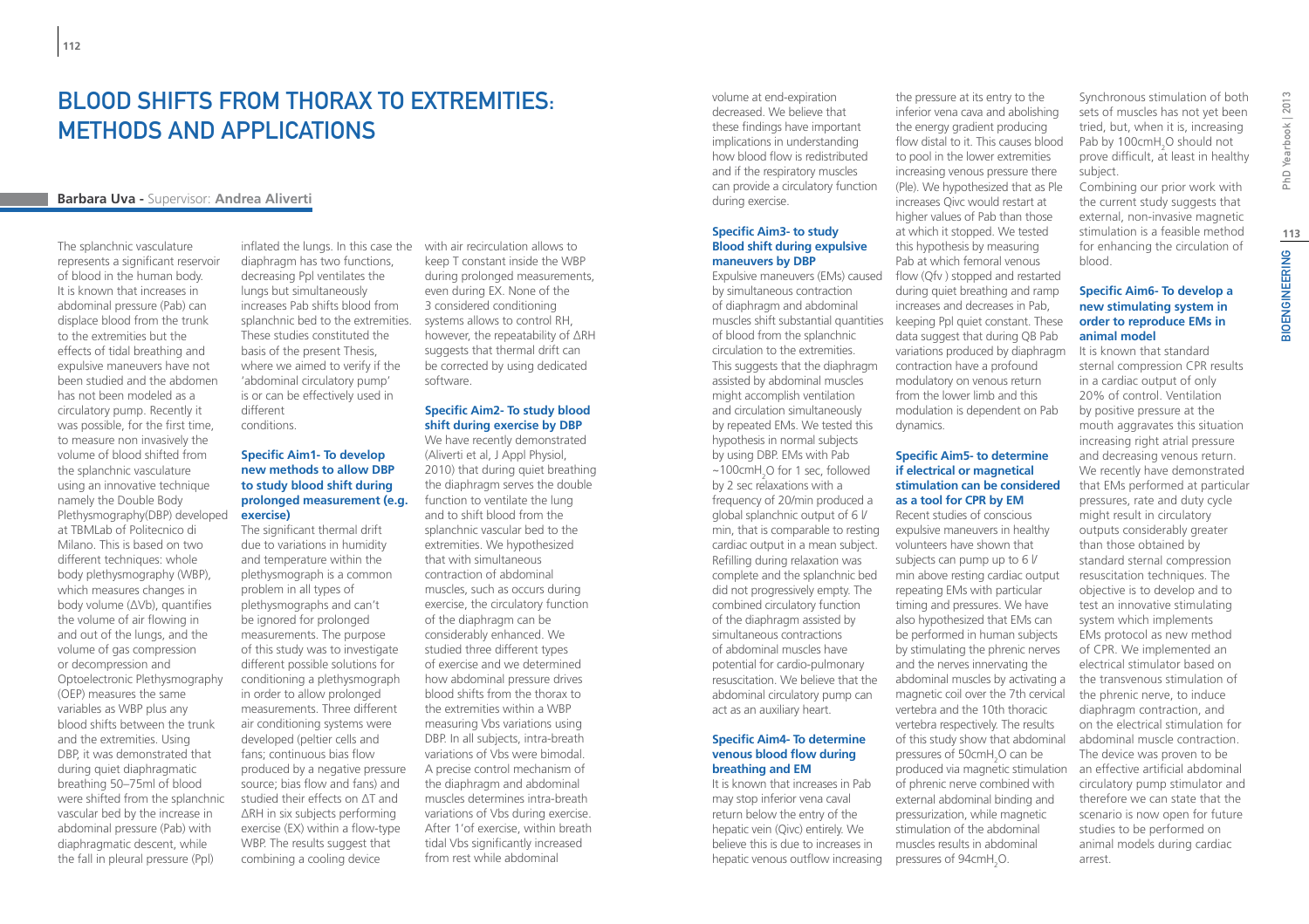### Multimodal sensors management in Computer and Robot Assisted Surgery

#### **Alberto Vaccarella -** Supervisor: **Elena De Momi**

Surgical interventions are among the most challenging activities performed by humans. To facilitate such a complex task, research efforts in biomedical engineering led to the introduction of Computer Assisted Surgery (CAS). CAS is a set of technologies and methods to assist the surgeon from the preoperative planning phase to the intraoperative phase, providing image guidance and, in some cases, robotic assistance to perform the procedure. CAS systems typically use different types of sensors (localization system, force sensors, intraoperative imaging devices). In this work we focus on optical and electromagnetic localization systems. Optical Tracking Systems (OTS), typically using wired infrared light-emitting diodes (IRED) or wireless retroreflective spheres, are the de facto standard for present navigation system due to their accuracy and cost-effectiveness, though they require line-ofsight between the camera and the tracked object, which is not always reasonable in a crowded OR. Electromagnetic Tracking Systems (EMTS) localize small electromagnetic field sensors (coils) in an electromagnetic field of known geometry. EMTS have the major advantage of tracking object inside patient body (line-of-sight is not required) but their accuracy is lower and

depends on electromagnetic field distortion (e.g. the presence of ferromagnetic objects or electrically powered devices affect localization accuracy). Such limitations of the aforementioned sensing technologies can be overcome by their combined use. To this extent information sources must be first correctly synchronized and then fused together, typically with a probabilistic approach.

Timing aspects are crucial in a multiple sensor scenario since each data needs to be correctly synchronized to the other. Spatial consistency is also required when dealing with different sensors information; spatial transformations between reference systems are obtained with calibration procedures. In the framework of the ROBOCAST we proposed a multi-sensor management system (*Sensor Manager*) for a distributed CAS architecture, which addresses information consistency in both space and time. The software architecture is based on an object-oriented middleware, the Common Object Request Broker Architecture (CORBA) and on the Image-Guided Surgery Toolkit (IGSTK).

The Sensor Manager (SM) encompasses two main parts; 1) interfacing the hardware

based on the open source libraries IGSTK and OpenCV and 2) acting as server to provide data and services to other modules in a CORBA-based network architecture. Based on IGSTK, the SM also provides a spatial object hierarchy, which facilitates spatial transformation computation between couples of reference frames. This allows clients to ask for the transformation matrix of a reference system associated with an object in the ROBOCAST scenario, with respect to other reference systems. The SM was validated in a modular and distributed CAS system. Experiments proved that the presence of different clocks on an Ethernet network, which does not carry synchronization information, is not acceptable as it leads to time drift due to clock offset and an unpredictable combination of quartz inaccuracies that depend on the operating temperature and manufacturing process; the frequency tolerance for the single quartz is typically in the range of  $\pm(10 - 100)$  ppm. We proposed the use of a unique timestamping module for all sensors to avoid inaccuracy due to the offset between different clocks.

Response latency was also evaluated resulting in about 2 ms for each tested tracking system. With this latency, the

client can issue up to 500 requests per second -- much faster than data generation rate for the majority of commercial tracking systems (NDI Optotrak Certus is the only tracking system that can reach frame rate is related to the **ODRF\_target** higher than 500 Hz if less than seven markers are connected). It is relevant that this result does not depend on the tracking system.

Based on the SM architecture, a robust tracking algorithm of surgical instruments during navigated surgery was designed and implemented using a sensor fusion approach that allows for overcoming the limitations of OTS and EMTS. The proposed algorithm uses the was compared with a pure Unscented Kalman Filter (UKF), an extension of the standard Kalman filter, which makes use of a deterministic sampling to estimate the probability distribution of random variables undergoing a non-linear transformation, rather than approximating the non-linear functions.

As shown in Fig. 1, the OTS (**RF**<sub>OTS</sub>), localizes markers (<sup>OTS</sup>**p**<sub>m</sub>) on the target object, which define an optical dynamic Optical markers configuration with respect to **ODRF** target is fixed and known (<sup>ODRF\_target</sup>**p**<sub>mi</sub>). OTS also localizes **ODRF\_EMTS** on the electromagnetic field

reference frame (**ODRF\_target**). The SF algorithm showed good to its own reference frame, **RF**<sub>EMTS</sub>, through the calibration matrix Y. The EMTS localizes a sensing coil on the tracked object, **EMDRF\_target**, which through the calibration matrix **X** and the error matrix **E**. When optical markers are available the predicted pose of the target is updated and corrected comparing predicted markers position with the measured one. In case one or more markers are occluded (as an example in Fig.1 marker 1 is occluded), their position is indirectly derived from the ETMS measurement. The proposed sensor fusion (SF) in case of line-of-sight occlusion predictive filter relying only on available optical measurements. Robustness to electromagnetic field distortion was also experimentally evaluated. Results showed a significant improvement in translation and rotation error when exploiting EMTS data with the SF method in particular for longer occlusion where the error remains approximately constant (RMSE < 1 mm in case of only two visible markers). results also in presence of metal distorter (RMSE ranging from 0.5 mm to 3.5, depending on occlusion length), achieving

a tracking accuracy up to ten

generator, which is related

**1. Coordinate systems involved in the fusion algorithm**

times higher than the estimated static accuracy of the EMTS in the disturbed environment (RMSE 18.64 mm); results are comparable with the vendor's stated accuracy in a metal free environment (RMSE 1.6 mm). The presented work is relevant not only for enhancing current state of the art navigation systems, but also in the vision of the OR of the future. Next generation ORs are envisaged to involve context-aware systems and smart environments equipped with a number of sensors (e.g. cameras, microphones, tracking systems etc.) to extract information on the operating theatre and human intentions and to react promptly providing proactive services in terms of user-interface and workflow adaptation.